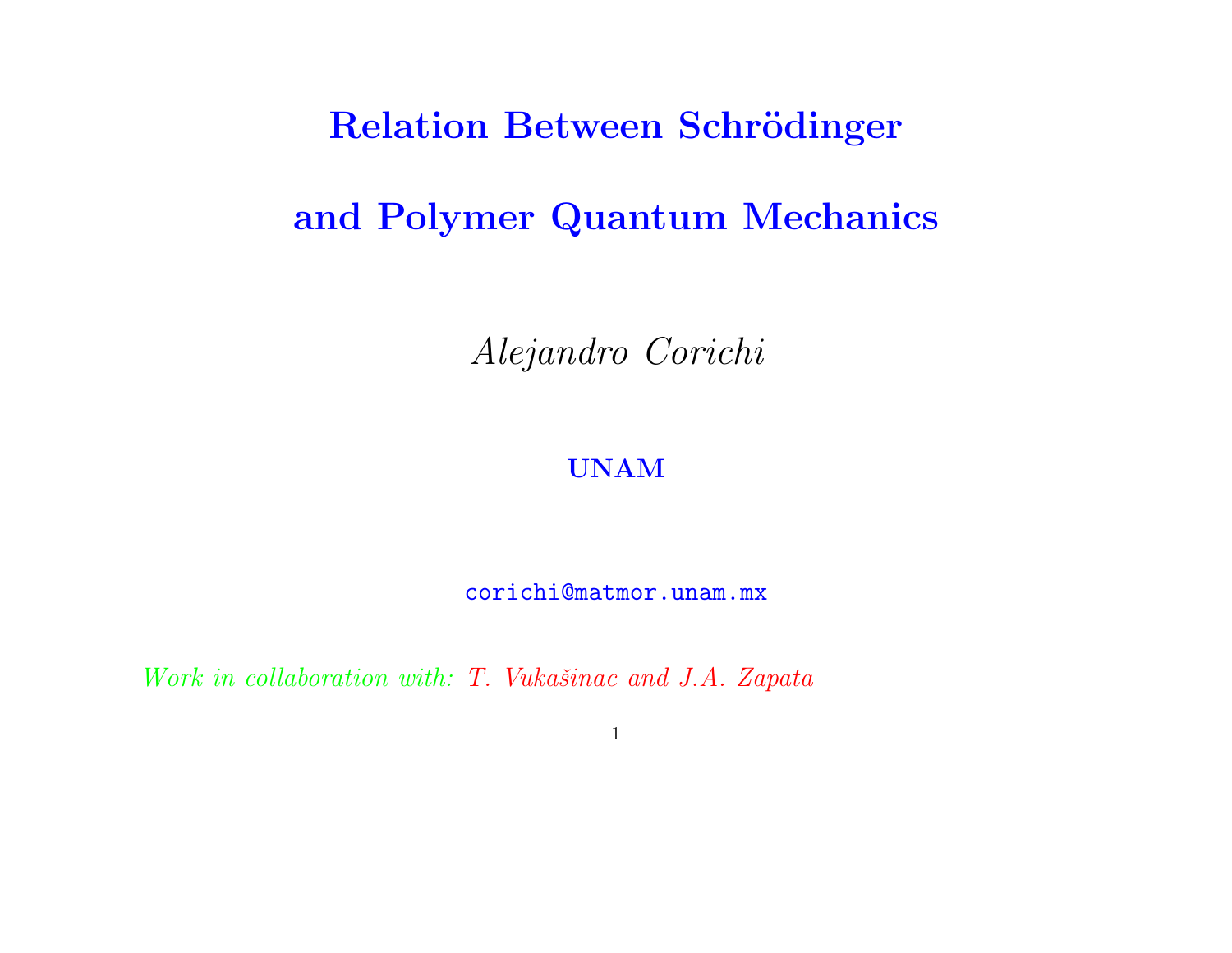## MOTIVATION

- What is the relation between the polymer and Schrödinger representations?
- Can we consider a continuum limit?
- What is then the continuum limit?
- What if it exists?
- What if there isn't any?
- SHO vs LQC, are they similar?
	- 2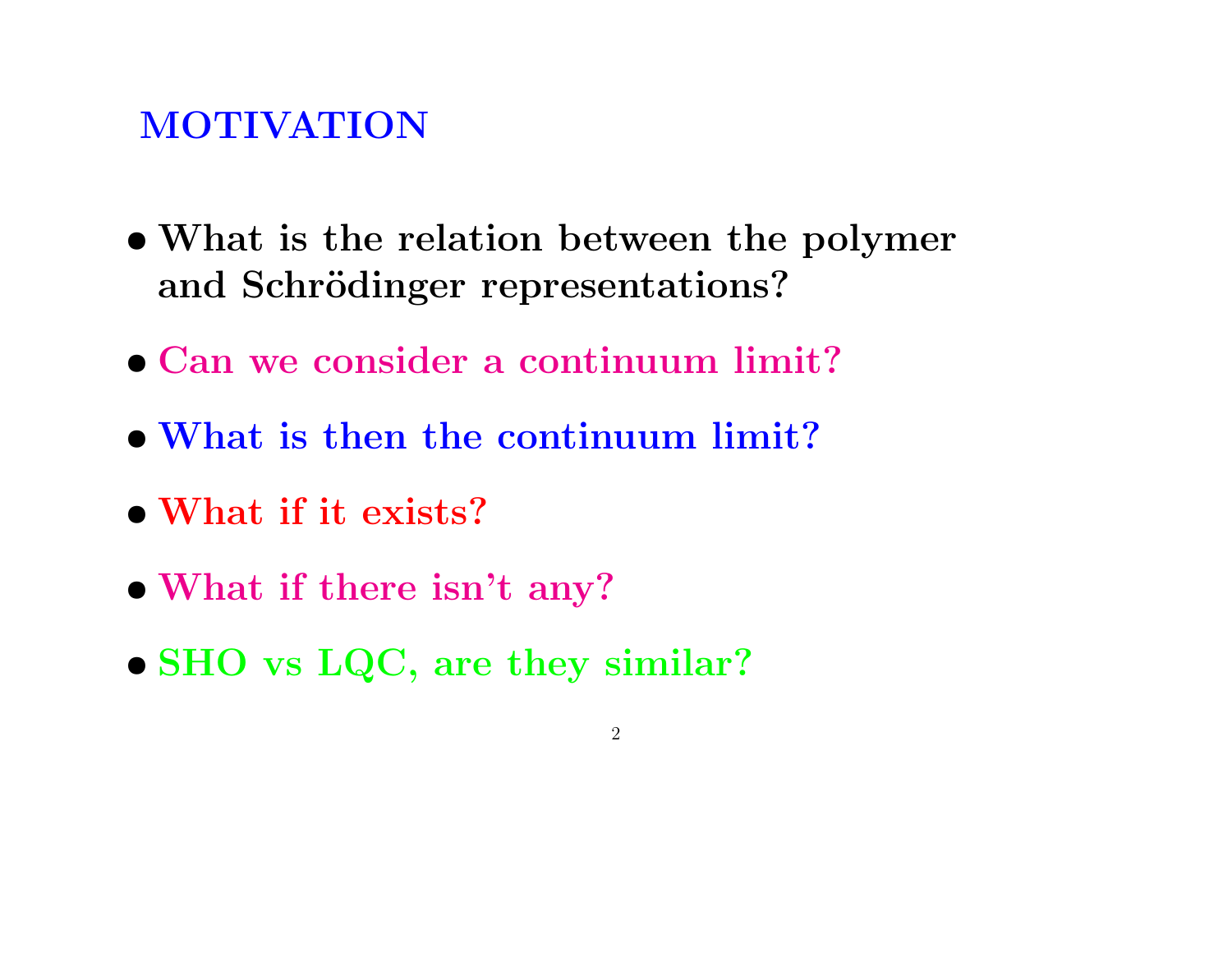# PLAN OF THE TALK

- 1. Motivation
- 2. From Schrödinger to Polymer
- 3. Polymer Representation
- 4. Continuum Limit
- 5. Simple Harmonic Oscillator
- 6. Free Particle
- 7. Polymer Quantum Cosmology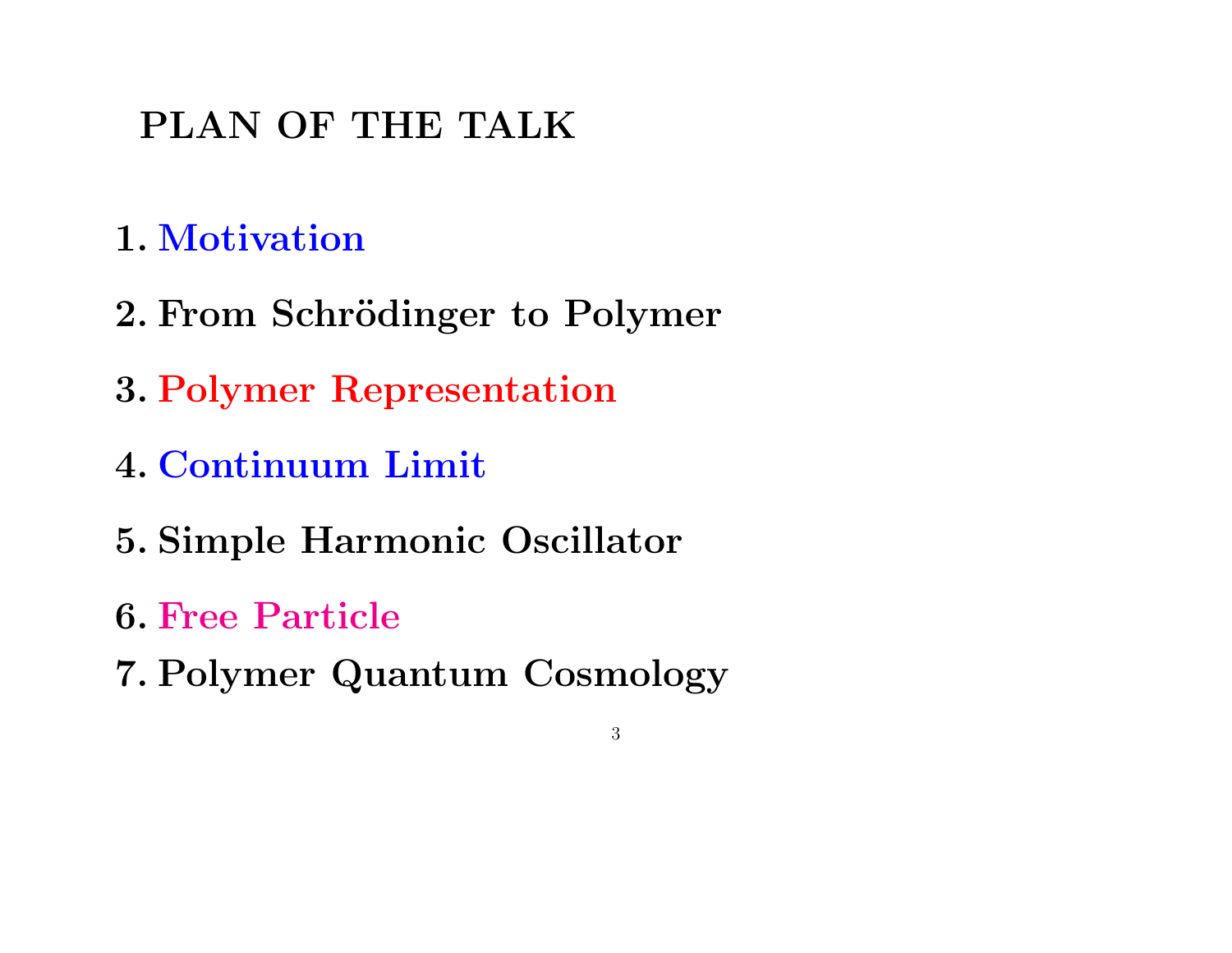## 2. Preliminaries

From loop quantum gravity, we have learned that the only way to construct diffeomorphism invariant theories is to start with exponentiated objects, like holonomies:  $h_e(A) = \mathcal{P} \exp(\oint A)$ .

Is there a price? Yes! The quantum theory becomes discontinuous.

This means that for a system with  $\hat{p}$  and  $\hat{q}$  as fundamental coordinates, one of them becomes ill-defined.

But if the Hamiltonian is of the form  $H = p^2 + V(q)$ , we can not define it on the Kinematical Hilbert space  $\mathcal{H}$ . Can we do something about it? Not directly!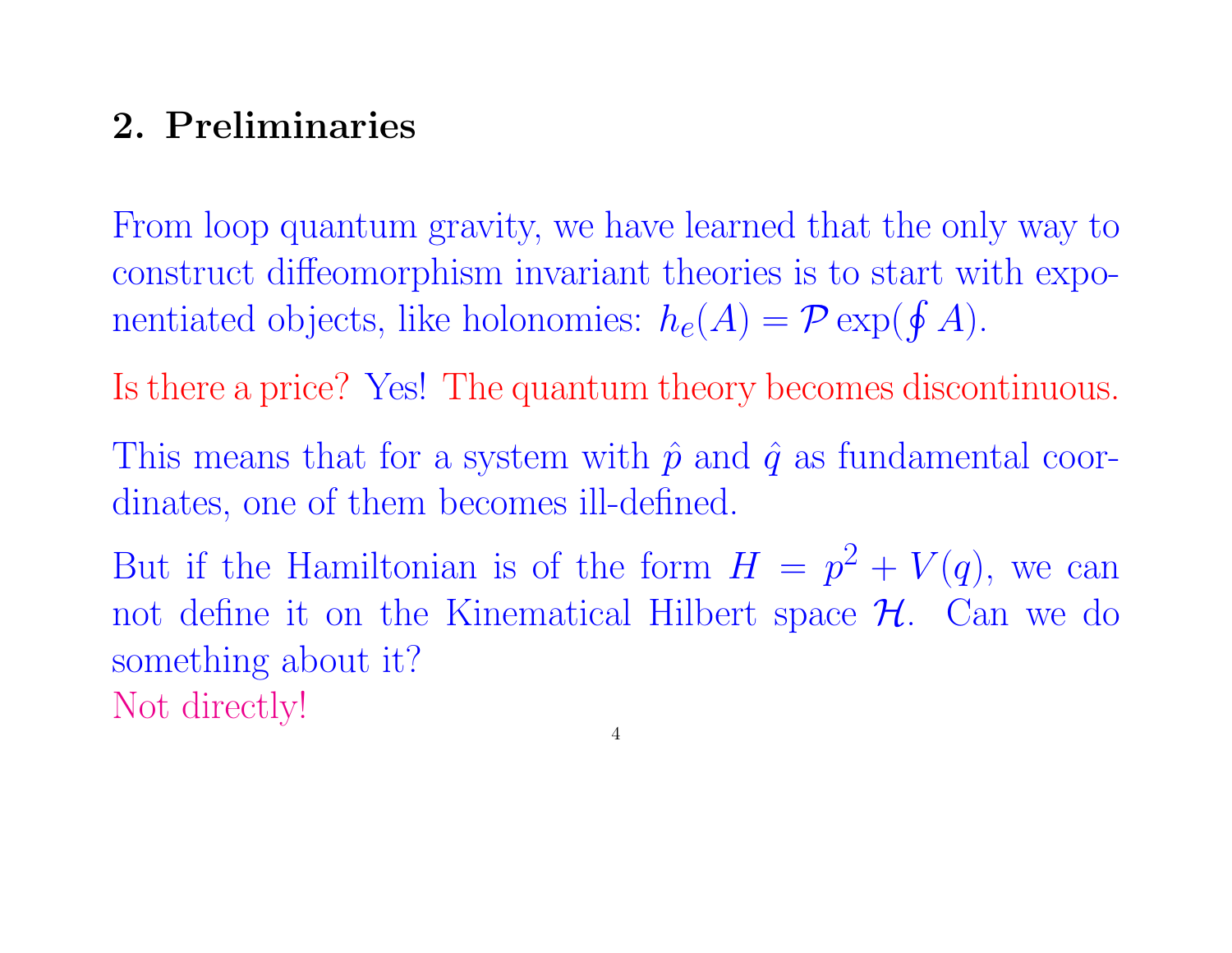But we can attempt the next best thing:

Regularize the operator!

But, how? General strategy: approximate the non-existing operator by a different (finite) operator that does exist.

In general, there will be a regulator that does not go away. If we don't have diffeo invariance (as in LQG  $a$  la Thiemann), how can we get rid of the regulator?

The objective of this talk is to explore this issue. Namely, can we take this regulator away and thus arrive at the 'continuum limit'?

Is there a generic result? Case by case?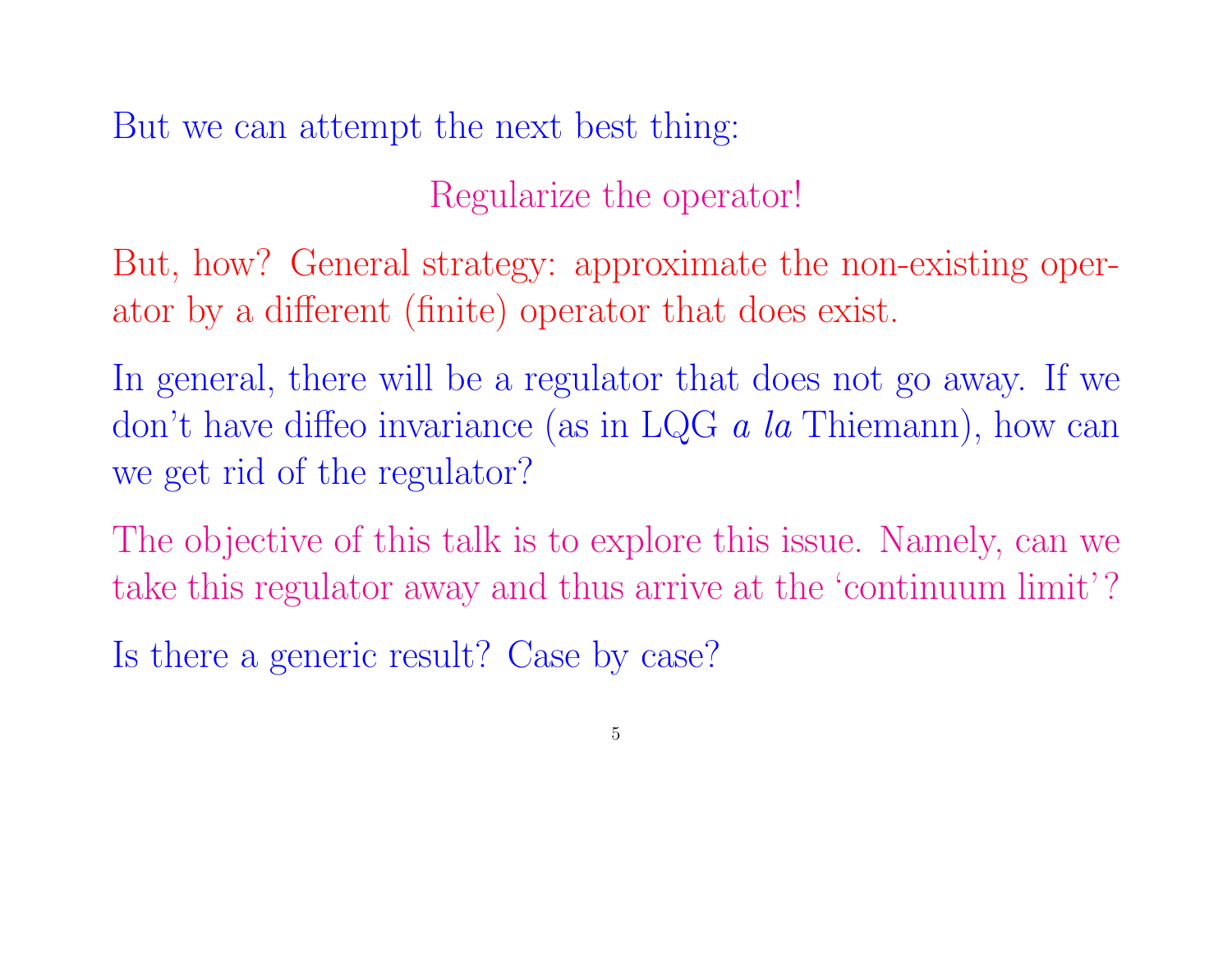## From Schrödinger to Polymer

Our starting point will be  $\Gamma = \mathbb{R}^2$  with coordinates  $(q, p)$  thereon. Here the starting point is the algebra generated by the exponentiated versions of  $\hat{q}$  and  $\hat{p}$  that are denoted by,

$$
U(\alpha) = e^{i(\alpha \hat{q})/\hbar} \qquad ; \qquad V(\beta) = e^{i(\beta \hat{p})/\hbar}
$$

The CCR now become

$$
U(\alpha) \cdot V(\beta) = e^{(-i\alpha \beta)/\hbar} V(\beta) \cdot U(\alpha)
$$
 (1)

and the rest of the product is,

$$
U(\alpha_1) \cdot U(\alpha_2) = U(\alpha_1 + \alpha_2) \quad ; \quad V(\beta_1) \cdot V(\beta_2) = V(\beta_1 + \beta_2)
$$

The Weyl algebra  $W$  is generated by taking finite linear combinations of the generators  $U(\alpha_i)$  and  $V(\beta_i)$ . Quantization means finding an unitary representation of the Weyl algebra  $W$  on a Hilbert space  $\mathcal{H}'$ .

A 'Fock type' representation involves a complex structure  $J$ , a linear mapping from  $\Gamma$  to itself such that  $J^2 = -1$ . In<sub>6</sub>2 dimensions, all the freedom is in the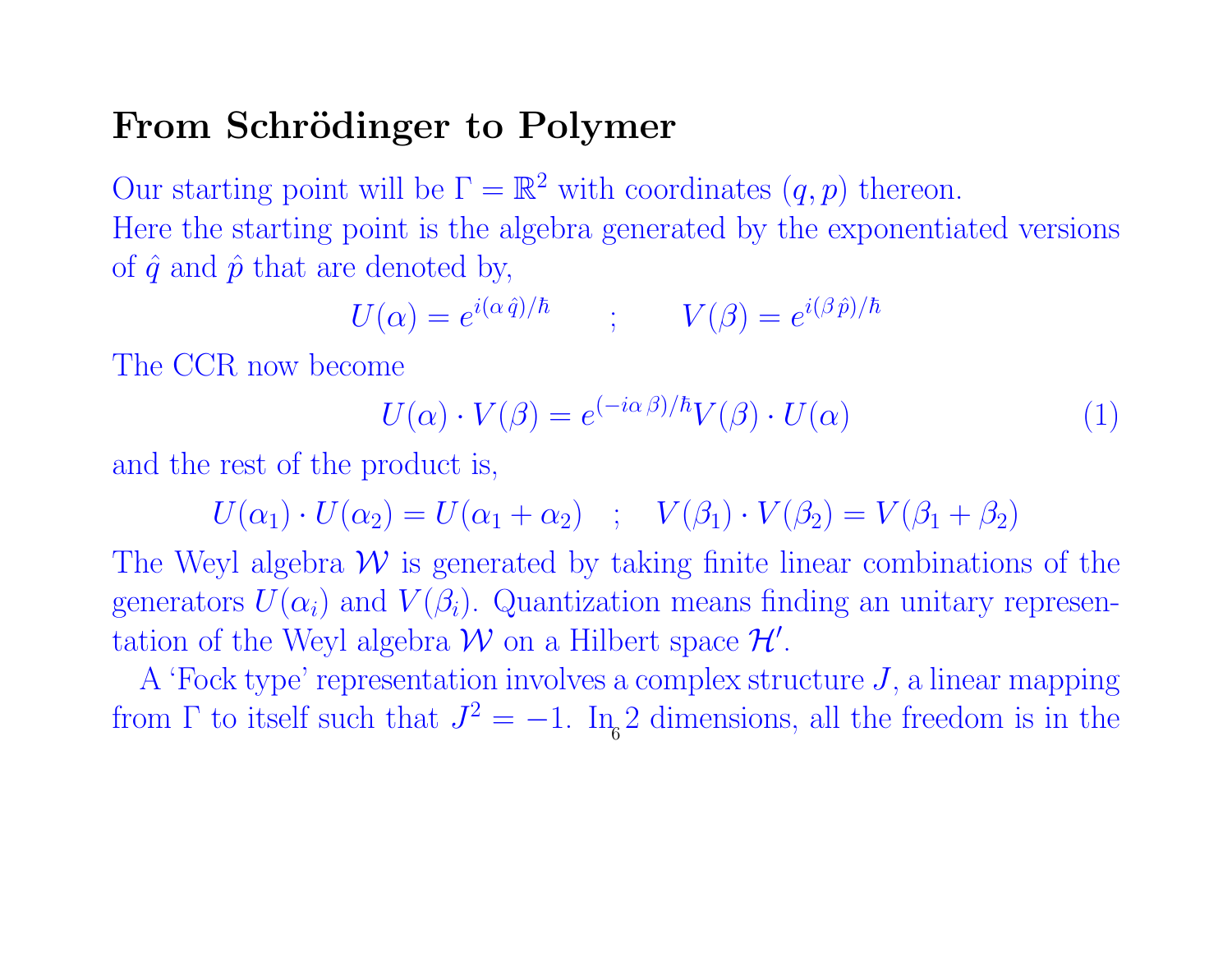choice of a parameter d with dimensions of length. For  $k = p/\hbar$ , we have

$$
J_d: (q, k) \mapsto (-d^2 k, q/d^2)
$$

This object together with the symplectic structure:  $\Omega((q, p); (q', p')) = q p'$  $p q'$  define an inner product on  $\Gamma: g_d(\cdot; \cdot) = \Omega(\cdot; J_d \cdot)$  such that:

$$
g_d((q,p);(q',p')) = \frac{1}{d^2} q q' + \frac{d^2}{\hbar^2} p p'
$$

The representation of the Weyl algebra is then, when acting of functions  $\phi(q)$ :  $\hat{U}(\alpha) \cdot \phi(q) := (e^{i\alpha q/\hbar} \phi)(q)$ 

and,

$$
\hat{V}(\beta) \cdot \phi(q) := e^{\frac{\beta}{d^2}(q - \beta/2)} \phi(q - \beta)
$$

One defines an algebraic state (a positive linear functional)  $\omega_d : \mathcal{W} \to \mathbb{C}$ , that must coincide with the vacuum expectation value in the Hilbert space:  $\omega_d(a) = \langle \hat{a} \rangle_0$ , for all  $a \in \mathcal{W}$ . In our case this the specification of J induces 7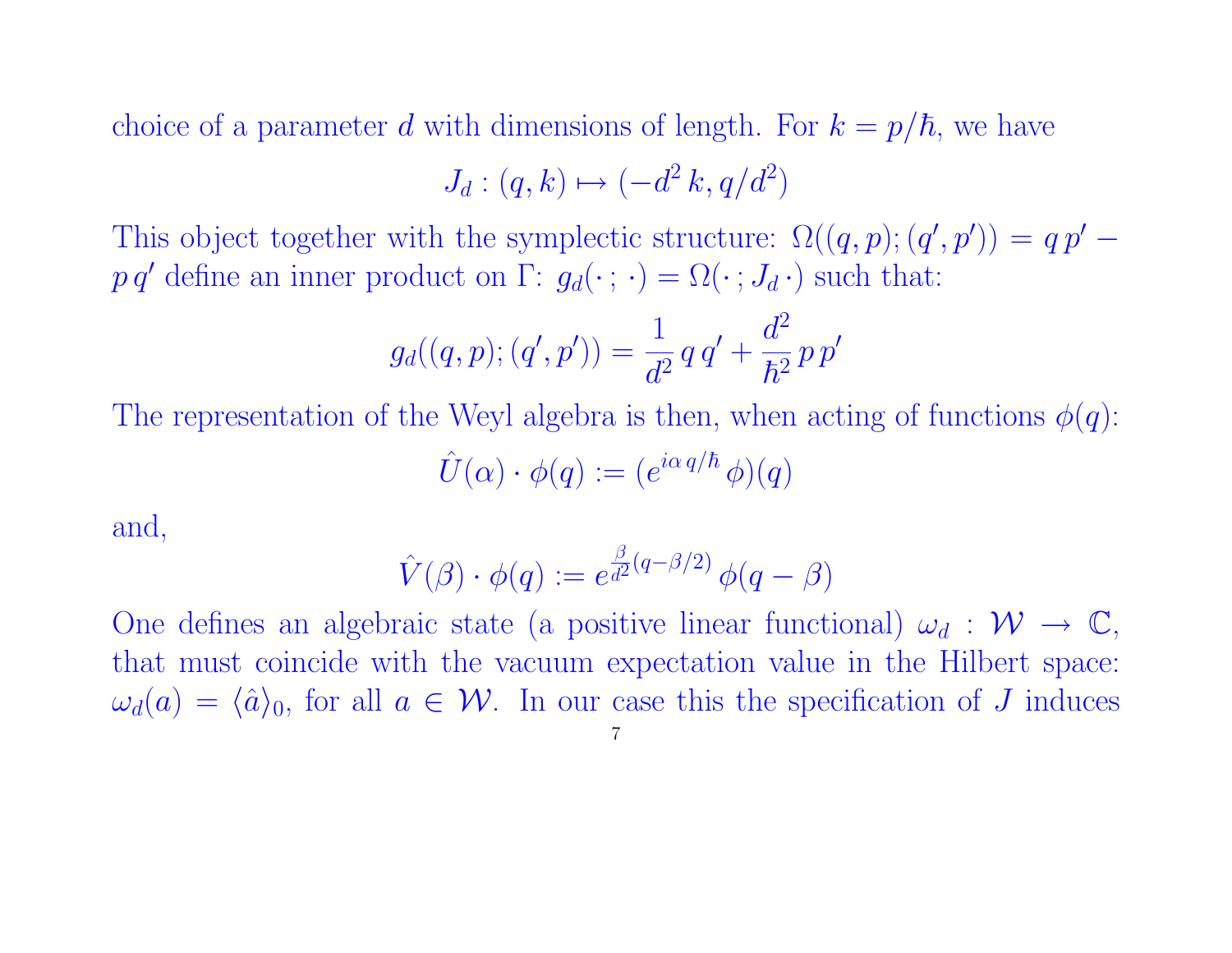such a unique state  $\omega_d$  that yields,

$$
\langle \hat{U}(\alpha)\rangle_{\text{vac}} = e^{-\frac{1}{4}\frac{d^2\alpha^2}{\hbar^2}} \qquad and \qquad \langle \hat{V}(\beta)\rangle_{\text{vac}} = e^{-\frac{1}{4}\frac{\beta^2}{d^2}}
$$

Wave functions belong to the space  $L^2(\mathbb{R}, d\mu_d)$ , where the measure that dictates the inner product in this representation is given by,

$$
d\mu_d = \frac{1}{d\sqrt{\pi}} e^{-\frac{q^2}{d^2}} dq
$$

In this representation, the vacuum is given by the identity function  $\phi_0(q) = 1$ that is, just as any other plane wave, normalized.

There is an isometric isomorphism K that maps the d-representation in  $\mathcal{H}_d$ to the standard Schrödinger representation in  $\mathcal{H}_{\text{schr}}$  by:

$$
\psi(q)=K\cdot \phi(q)=\frac{e^{-\frac{q^2}{2\,d^2}}}{d^{1/2}\pi^{1/4}}\,\phi(q)\,\in\, \mathcal{H}_{\text{schr}}=L^2(\mathbb{R},\text{d} q)
$$

All *d*-representations are unitarily equivalent. Note also that the vacuum now

8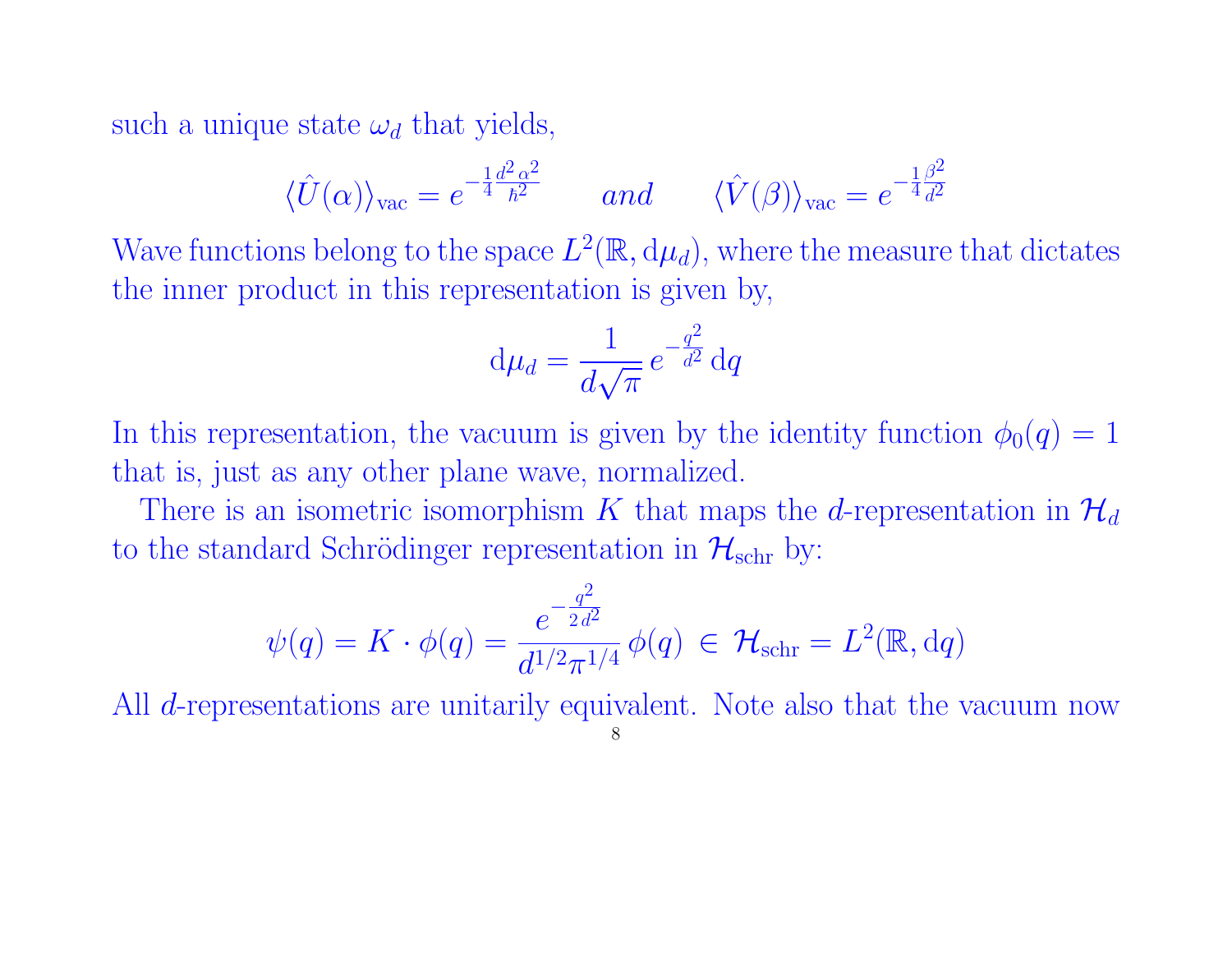becomes

$$
\psi_0(q) = \frac{1}{d^{1/2}\pi^{1/4}} e^{-\frac{q^2}{2d^2}},
$$

The  $1/d \mapsto 0$  limit.

The measure behaves as:

$$
d\mu_d = \frac{1}{d\sqrt{\pi}} e^{-\frac{q^2}{d^2}} dq \mapsto \frac{1}{d\sqrt{\pi}} dq
$$

The inner product between two such states is given by

$$
\langle \phi_{\alpha}, \phi_{\lambda} \rangle_d = \int d\mu_d \ e^{-\frac{i\alpha q}{\hbar}} e^{\frac{i\lambda q}{\hbar}} = e^{-\frac{(\lambda - \alpha)^2 d^2}{4\hbar^2}}
$$

It is immediate to see that in the  $1/d \mapsto 0$  limit the inner product becomes,

$$
\langle \phi_{\alpha}, \phi_{\lambda} \rangle_d \mapsto \delta_{\alpha,\lambda} \tag{2}
$$

$$
9 \\
$$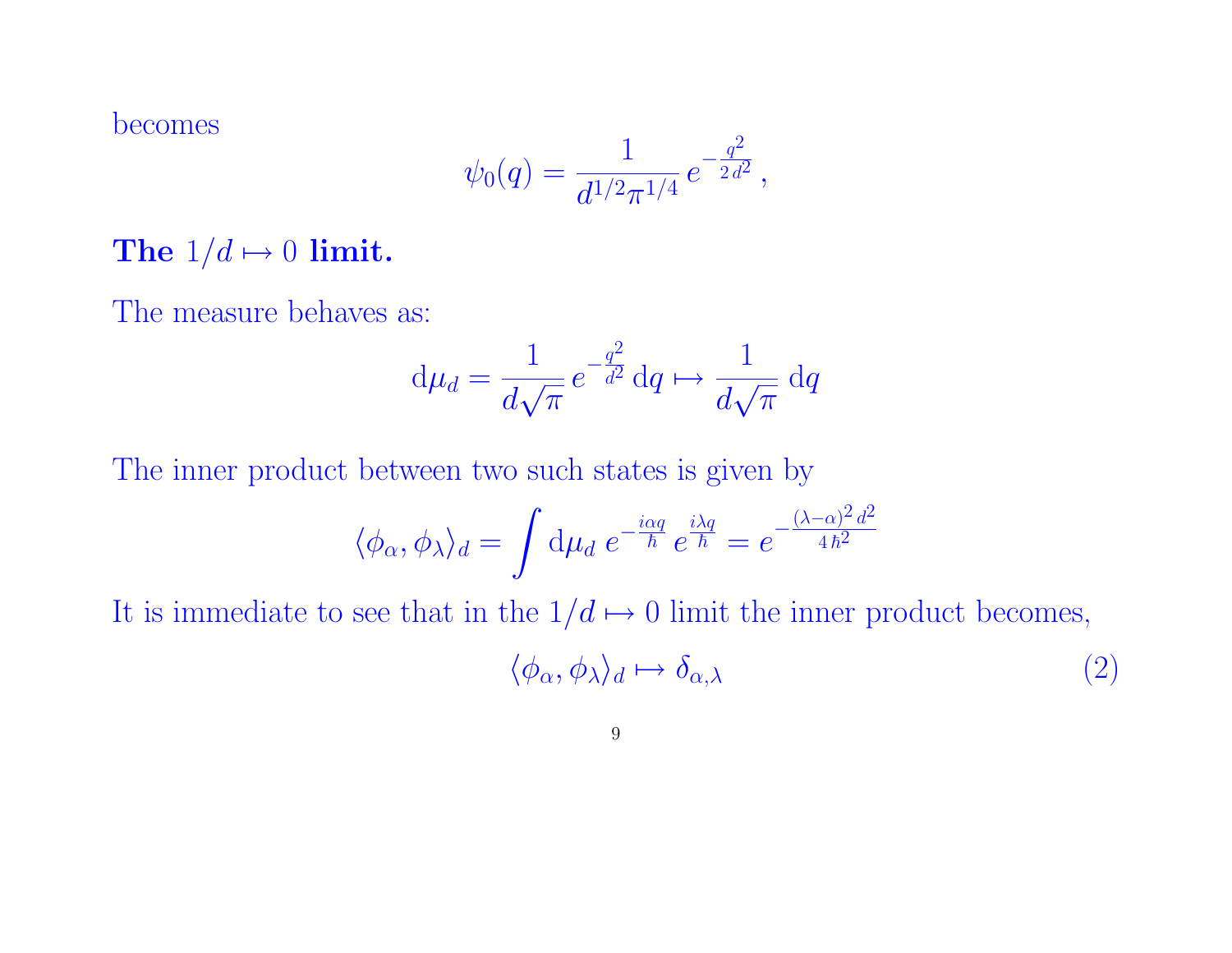with  $\delta_{\alpha,\lambda}$  being Kronecker's delta. We see then that the plane waves  $\phi_{\alpha}(q)$ become an orthonormal basis for the new Hilbert space. Let us see the action of the operator  $\hat{V}(\beta)$  on the basis  $\phi_{\alpha}(q)$ :

$$
\hat{V}(\beta) \cdot \phi_{\alpha}(q) = e^{-\frac{\beta^2}{2d^2} - i\frac{\alpha\beta}{\hbar}} e^{(\beta/d^2 + i\alpha/\hbar)q}
$$

which in the limit  $1/d \mapsto 0$  goes to,

$$
\hat{V}(\beta) \cdot \phi_{\alpha}(q) \mapsto e^{i\frac{\alpha\beta}{\hbar}} \phi_{\alpha}(q)
$$

that is continuous on  $\beta$ . Thus, in the limit, the operator  $\hat{p} = -i\hbar\partial_q$  is well defined. Also, note that in this limit the operator  $\hat{p}$  has  $\phi_{\alpha}(q)$  as its eigenstate with eigenvalue given by  $\alpha$ :

$$
\hat{p} \cdot \phi_{\alpha}(q) \mapsto \alpha \phi_{\alpha}(q)
$$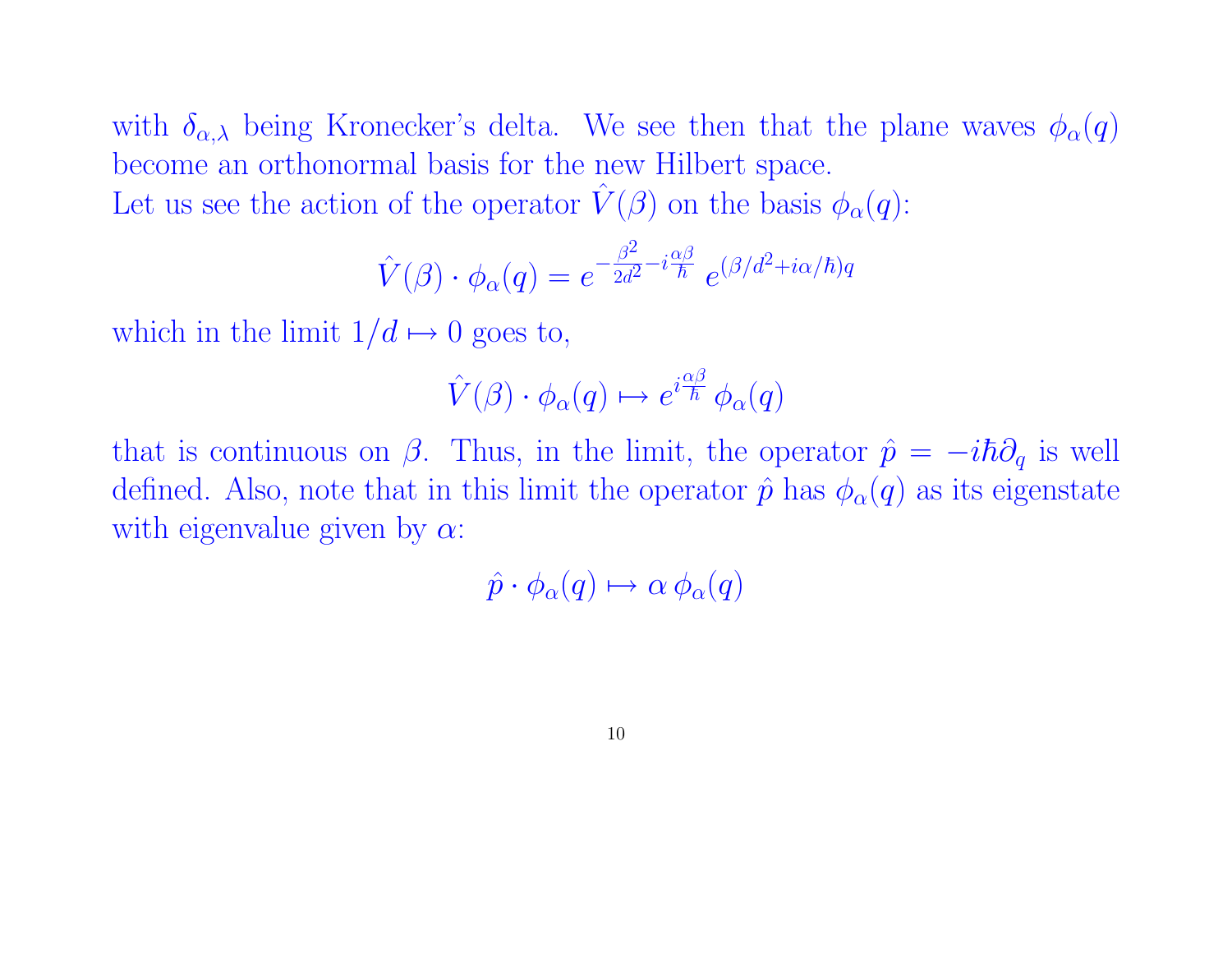#### Polymer Quantum Mechanics: Kinematics

Define abstract kets  $|\mu\rangle$  labeled by a real number  $\mu$  in the Hilbert space  $\mathcal{H}_{\text{poly}}$ . A generic 'cylinder states' corresponds to a choice of a finite collection of numbers  $\nu_i \in \mathbb{R}$  with  $i = 1, 2, ..., N$ . Associated to this choice, there are N vectors  $|\mu_i\rangle$ , so we can take a linear combination of them

$$
|\psi\rangle = \sum_{i=1}^{N} a_i |\mu_i\rangle \tag{3}
$$

The polymer inner product between the kets is given by,

$$
\langle \nu | \mu \rangle = \delta_{\nu, \mu} \tag{4}
$$

The kets are orthogonal to each other (when  $\nu \neq \mu$ ) and they are normalized  $(\langle \mu | \mu \rangle = 1)$ . Immediately, this implies that, given any two vectors  $|\phi\rangle =$  $\sum_{j=1}^M b_j |\nu_j\rangle$  and  $|\psi\rangle = \sum_{i=1}^N a_i |\mu_i\rangle$ , the inner product between them is given by,

$$
11\quad
$$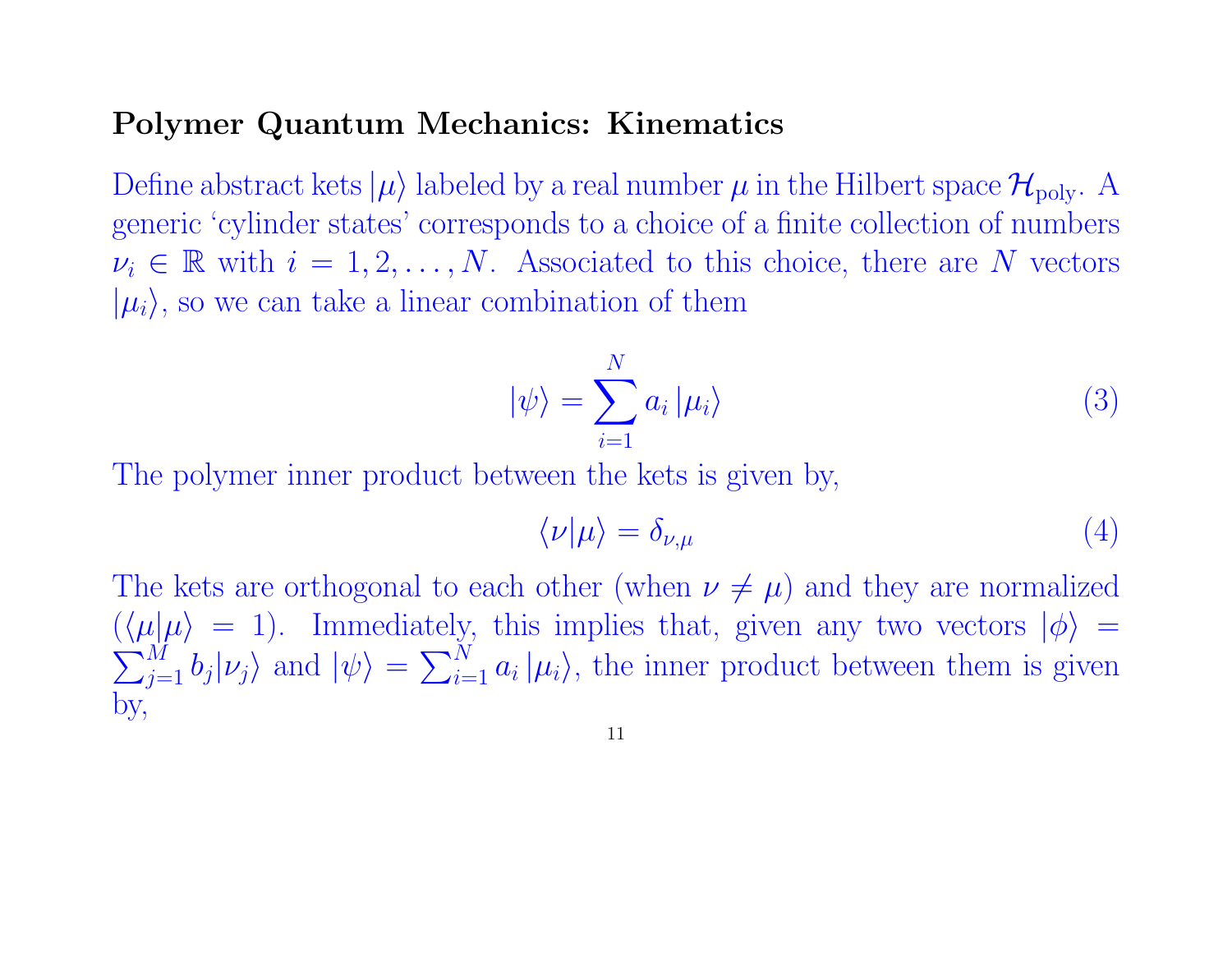$$
\langle \phi | \psi \rangle = \sum_{i} \sum_{j} \bar{b}_{j} a_{i} \langle \nu_{j} | \mu_{i} \rangle = \sum_{k} \bar{b}_{k} a_{k}
$$

where the sum is over  $k$  that labels the intersection points between the set of labels  $\{\nu_i\}$  and  $\{\mu_i\}$ .

The Hilbert space  $\mathcal{H}_{\text{poly}}$  is the Cauchy completion of finite linear combination of the form (3) with respect to the inner product (4).  $\mathcal{H}_{poly}$  is non-separable. There are two basic operators on this Hilbert space: the 'label operator'  $\hat{\varepsilon}$ :

 $\hat{\varepsilon}|\mu\rangle := \mu |\mu\rangle$ 

and the displacement operator  $\hat{\mathbf{s}}(\lambda)$ ,

$$
\hat{\mathbf{s}}\left(\lambda\right)|\mu\rangle:=|\mu-\lambda\rangle
$$

The operator  $\hat{\epsilon}$  is symmetric and the operator(s)  $\hat{\mathbf{s}}(\lambda)$  unitary but discontinuous.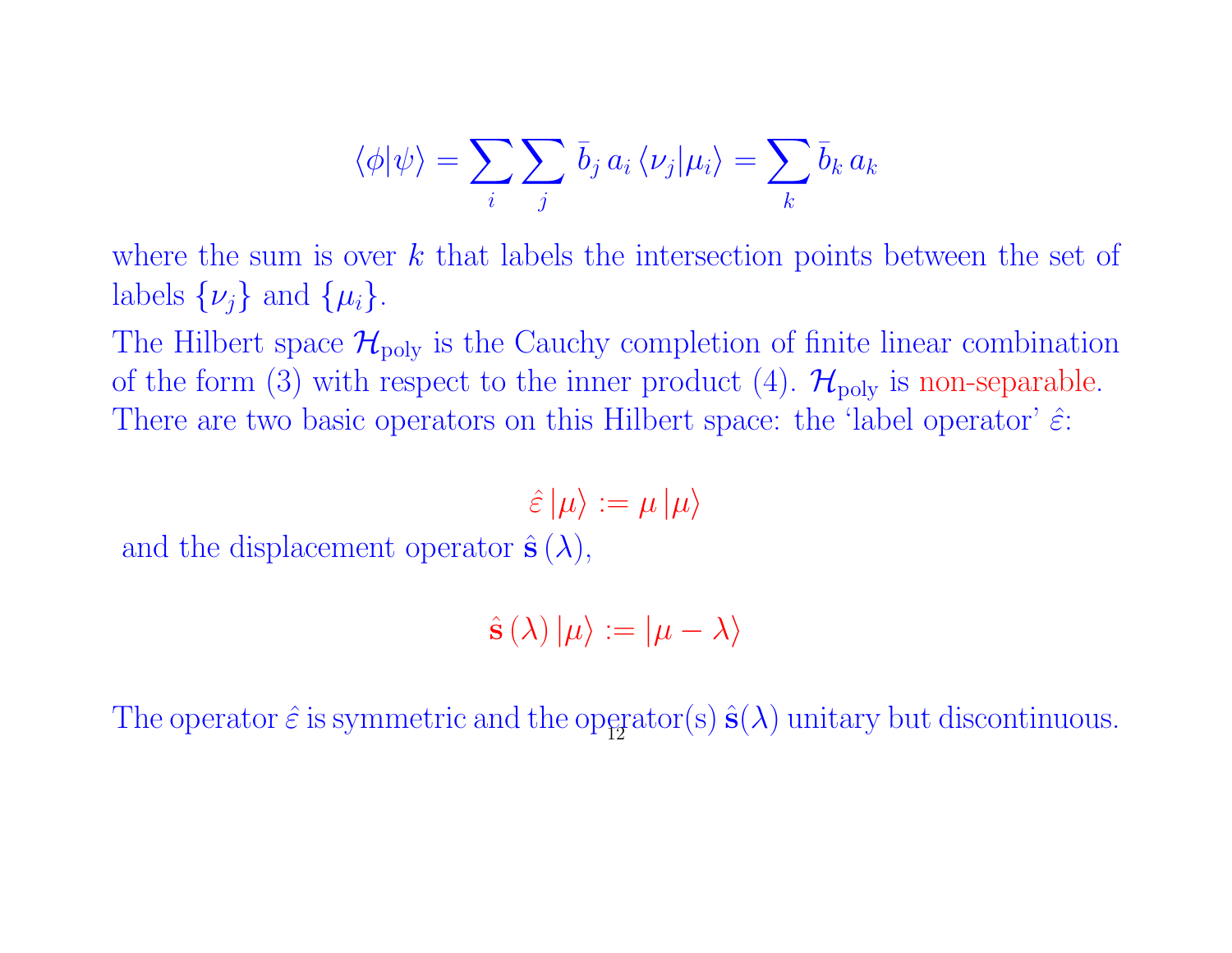#### Polymer Quantum Mechanics: Dynamics

Consider the case of a particle of mass m in a potential  $V(q)$ :

$$
H = \frac{1}{2m}p^2 + V(q)
$$

We are in trouble. Why? In the polymer representation we can either represent  $q$  or  $p$ , but not both! What to do then?

The only thing possible: approximate the non-existing term by a well defined function that *can* be quantized and hope for the best.

Let us chose the position to be discrete, so  $\hat{p}$  does not exist. With this choice, the kinetic term  $\hat{p}^2/2m$  has to be approximated, for any potential.

How is this done? The standard prescription is to define, on the configuration space  $\mathcal{C}$ , a regular 'graph'  $\gamma_{\mu_0}$ . This consists of a numerable set of points, equidistant, and characterized by a parameter  $\mu_0$  that is the (constant) separation between points. The simplest example would be to consider the set  $\gamma_{\mu_0} = \{q \in \mathbb{R} \mid q = n \mu_0, \forall n \in \mathbb{Z}\}.$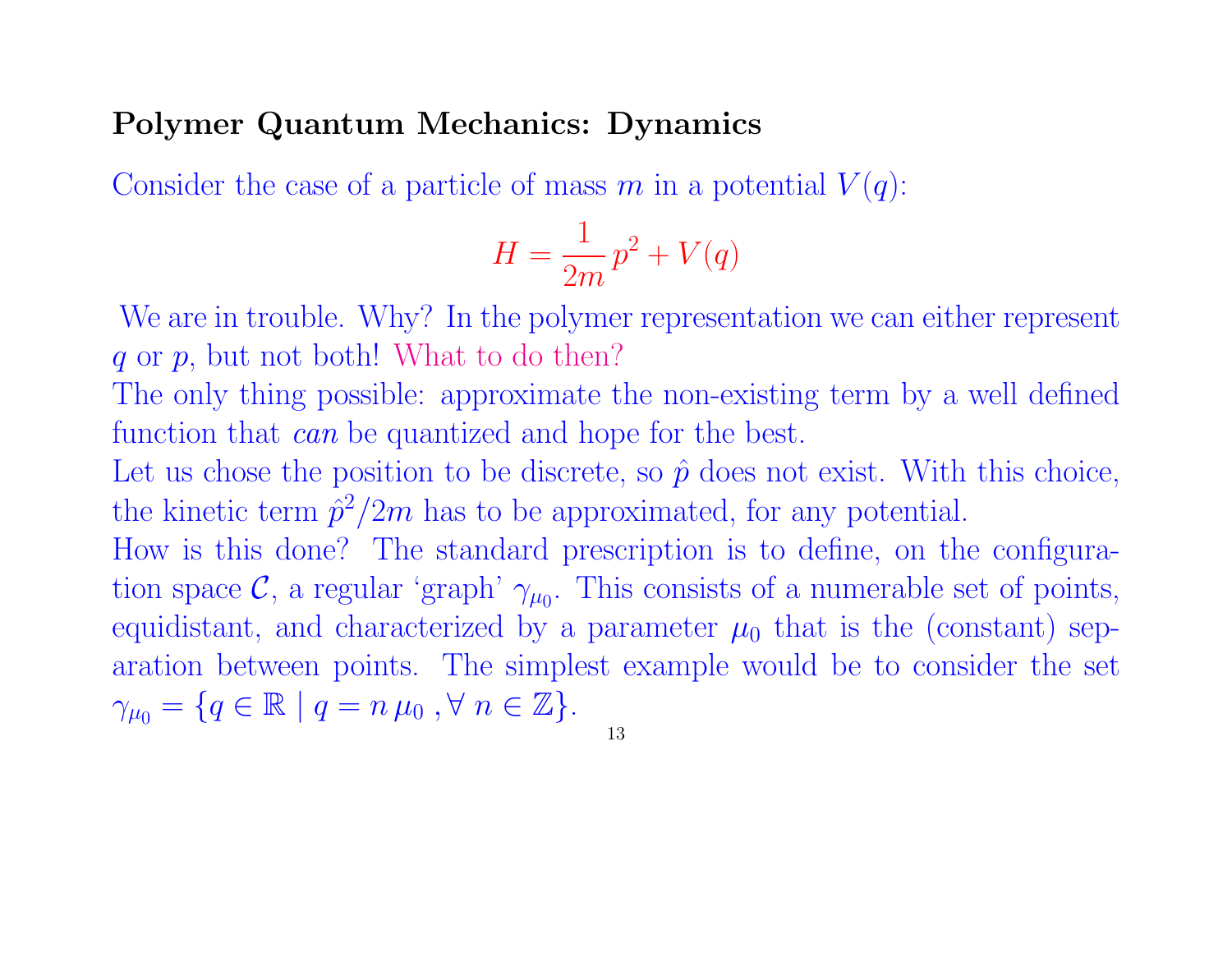The basic kets are:  $|\mu_n\rangle$  that correspond to labels  $\mu_n$  belonging to the graph  $\gamma_{\mu_0}$ , that is,  $\mu_n = n \mu_0$ .

Thus, we shall only consider states of the form,

$$
|\psi\rangle = \sum_{n} a_{n} |\mu_{n}\rangle. \tag{5}
$$

This 'small' Hilbert space  $\mathcal{H}_{\gamma\mu_0}$ , the graph Hilbert space, belongs to the 'large' polymer Hilbert space  $\mathcal{H}_{\text{poly}}$  but is separable. The condition for a state of the form (5) to belong to the Hilbert space  $\mathcal{H}_{\gamma_{\mu_0}}$  is that:  $\sum_n |a_n|^2 < \infty$ . What about  $\hat{p}^2/2m$ ? If we want to remain in the graph  $\gamma$ , and not create 'new points', then one is constrained to considering operators that displace the kets by just the right amount. That is we want the basic shift operator  $\hat{\mathbf{s}}(\lambda)$  to be such that it maps the ket with label  $|\mu_n\rangle$  to the next ket, namely  $|\mu_{n+1}\rangle$ . Fix, once and for all, the value of the allowed parameter  $\lambda$  to be  $\lambda = \mu_0$ .

$$
\hat{\mathbf{s}}(-\mu_0)\cdot|\mu_n\rangle=|\mu_n+\mu_0\rangle=|\mu_{n+1}\rangle
$$

This basic 'shift operator' is the building block for approximating any (polyno-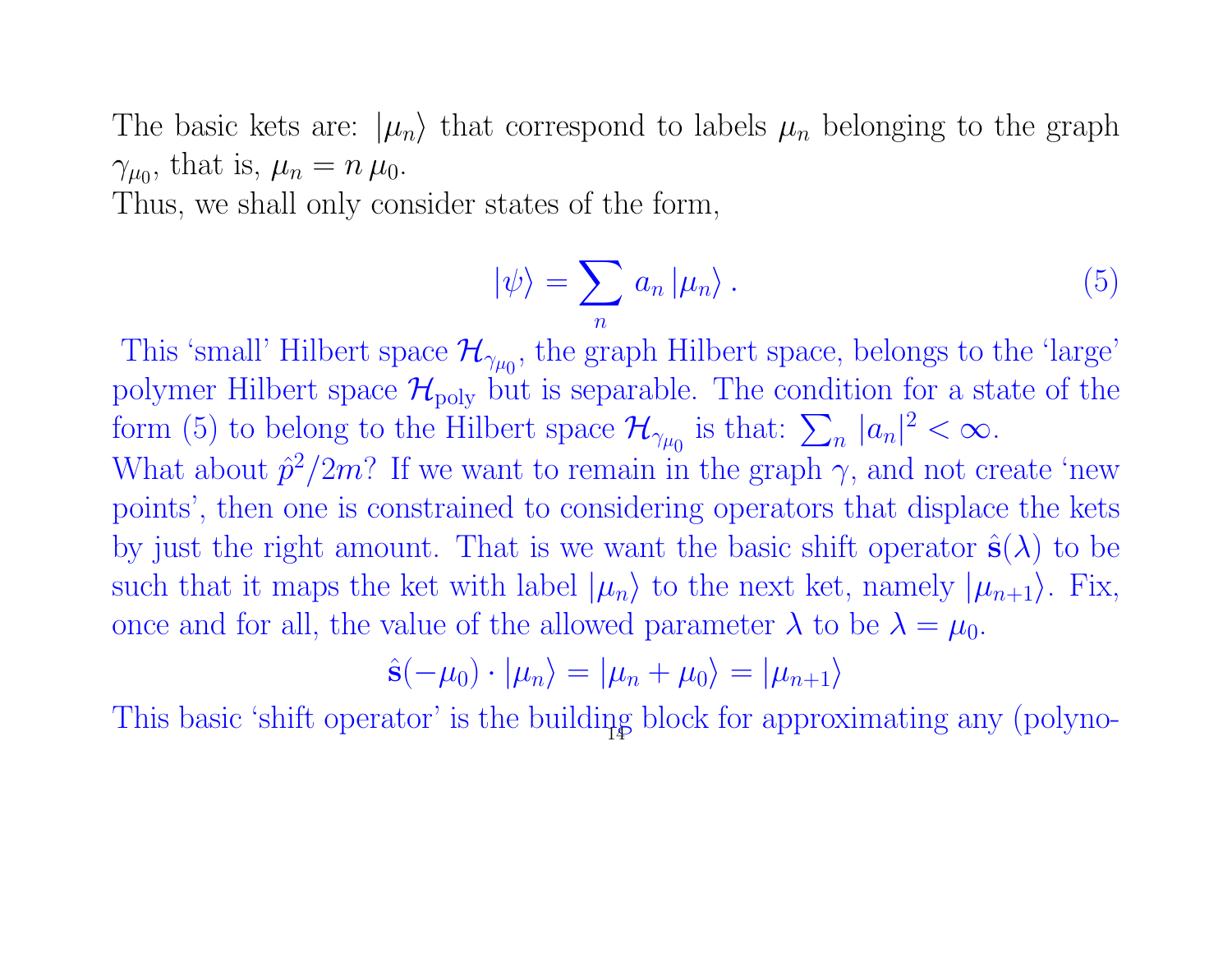mial) function of  $p$ . The function  $p$  is approximated by,

$$
p \approx \frac{\hbar}{\mu_0} \sin\left(\frac{\mu_0 p}{\hbar}\right) = \frac{\hbar}{2i\mu_0} [\mathbf{s}(\mu_0) - \mathbf{s}(-\mu_0)]
$$

where the approximation is good for  $p \ll \hbar/\mu_0$ . Thus, the regulated operator  $\hat{p}_{\mu_0}$  that depends on the 'regulator'  $\mu_0$  is:

$$
\hat{p}_{\mu_0} \cdot |\mu_n\rangle := \frac{i\hbar}{2\mu_0} (|\mu_{n+1}\rangle - |\mu_{n-1}\rangle)
$$
\n(6)

To regulate the operator  $\hat{p}^2$ , there is an operator that only involves shifting once again:

$$
\hat{p}_{\mu_0}^2 \cdot |\mu_n\rangle := \frac{\hbar^2}{\mu_0^2} (2|\mu_n\rangle - |\mu_{n+1}\rangle - |\mu_{n-1}\rangle)
$$
\n(7)

which corresponds to the approximation  $p^2 \approx \frac{2\hbar^2}{a^2}$  $\overline{\mu_0^2}$  $\boldsymbol{0}$  $(1 - \cos(\mu_0 p/\hbar))$ , valid also in the regime  $p \ll \hbar/\mu_0$ . The operator  $\hat{H}_{\mu_0}$ , that 'lives' on  $\mathcal{H}_{\gamma_{\mu_0}}$  is,

$$
\hat{H}_{\mu_0} := \frac{1}{2m_5} \hat{p}_{\mu_0}^2 + \hat{V}(q)
$$
\n(8)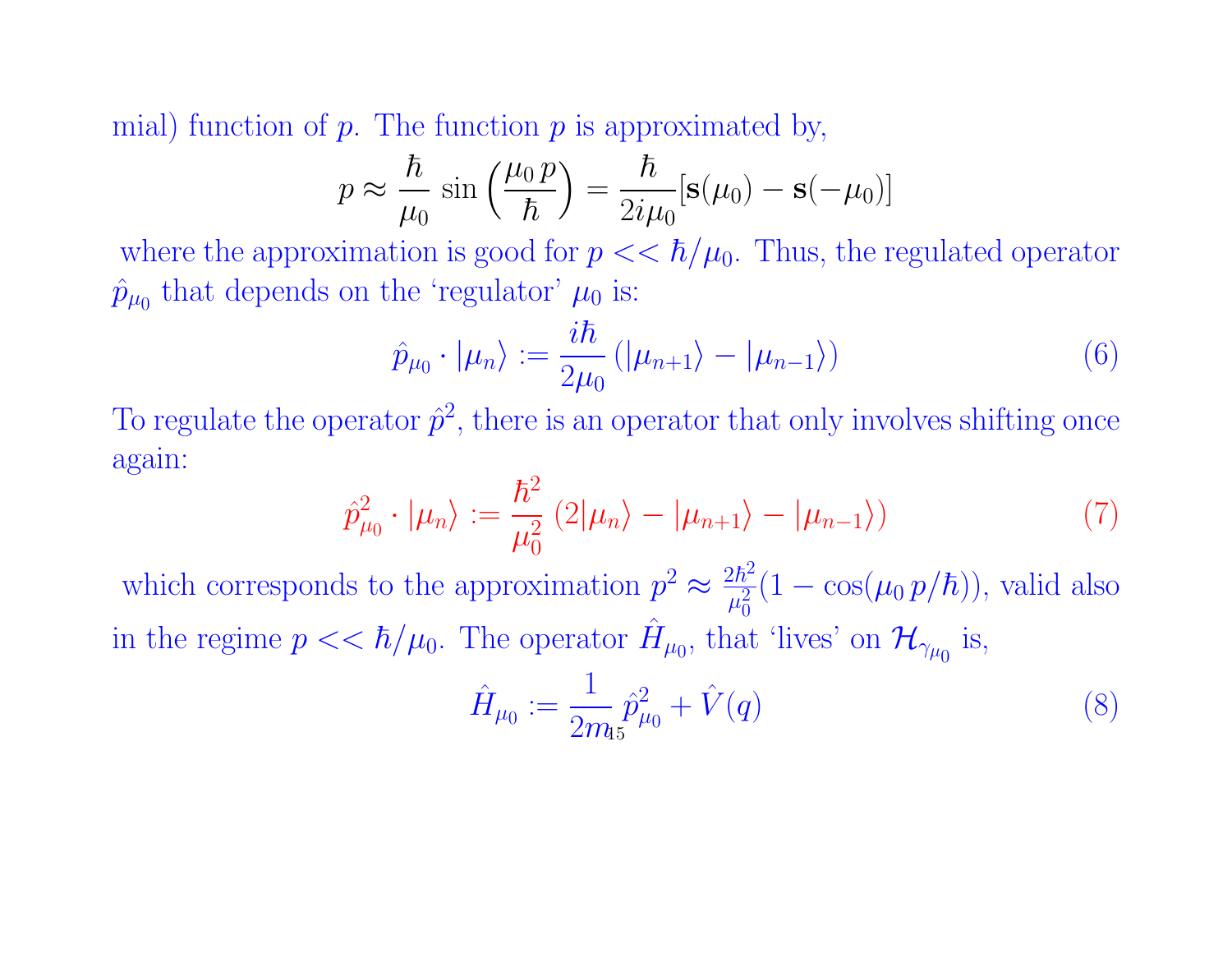#### Polarizations

Let us now explore the two possible polarizations. In the  $q$ -polarization, the basis, labeled by  $n$ :

$$
\langle q|n\rangle = \chi_n(q) = \delta_{q,\mu_n} \tag{9}
$$

That is, the wave functions will only have support on the set  $\gamma_{\mu_0}$ . Alternatively, one can think of a state as completely characterized by the 'Fourier coefficients'  $a_n: \psi(q) \leftrightarrow a_n$ , which is the value that the wave function  $\psi(q)$  takes at the point  $q = \mu_n = n \mu_0$ . Thus, the Hamiltonian is a difference equation when acting on  $\psi(q)$ .

Solving the time independent Schrödinger equation  $\hat{H} \cdot \psi = E \psi$  amounts to solving the difference equation for the coefficients  $a_n$ .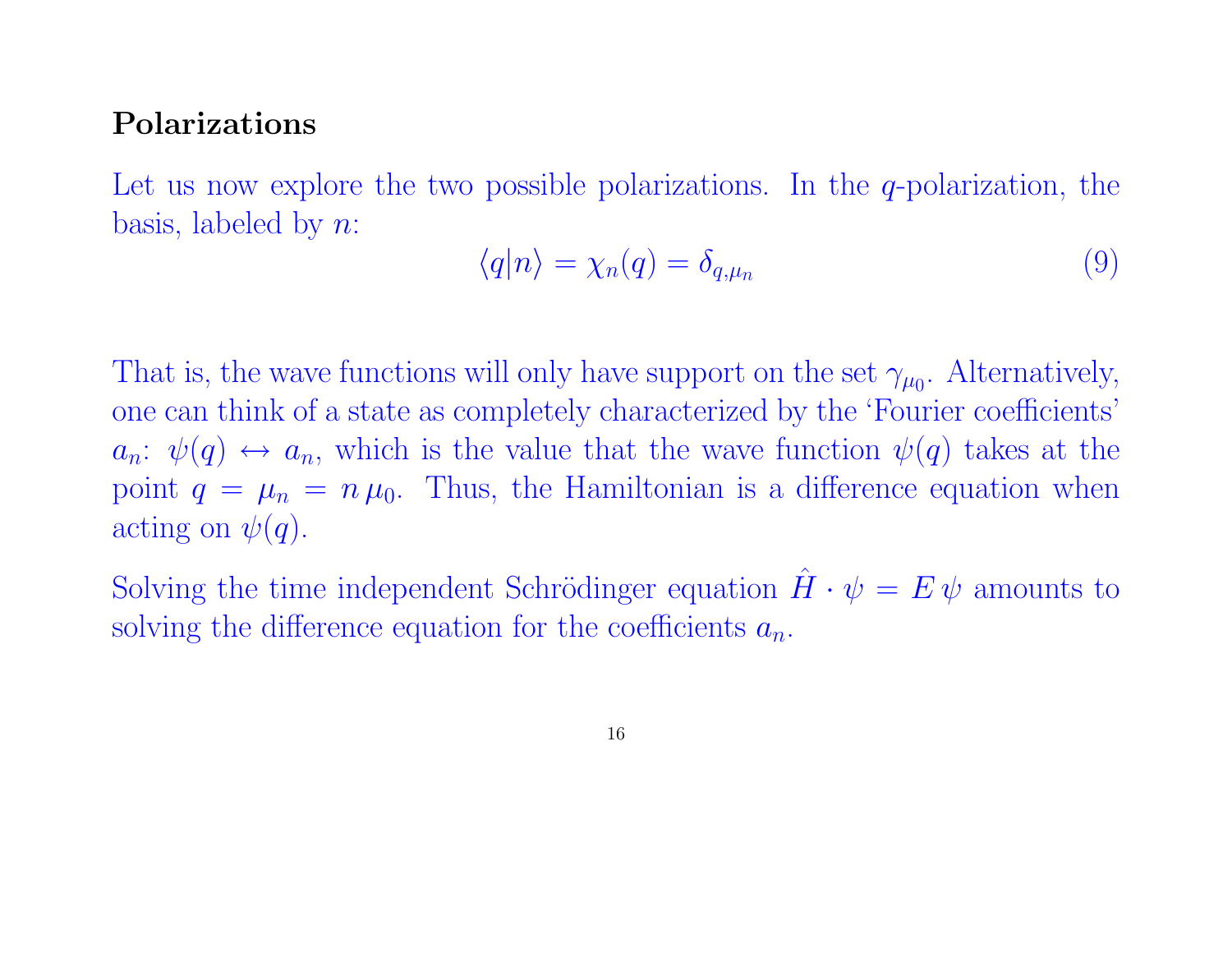In the momentum polarization, the operator  $\hat{p}_{\mu}^2$  $\mu_0^2$  acts as a multiplication operator:

$$
\hat{p}_{\mu_0}^2 \cdot \psi(p) = \frac{2\hbar^2}{\mu_0^2} \left[ 1 - \cos\left(\frac{\mu_0 p}{\hbar}\right) \right] \psi(p) \tag{10}
$$

The operator  $\hat{q}$  is a derivative:

$$
\hat{q} \cdot \psi(p) := -i\hbar \partial_p \psi(p). \tag{11}
$$

A generic potential  $V(q)$  has to be defined by means of spectral theory defined now on a circle.

Why on a circle? By restricting to a regular graph  $\gamma_{\mu_0}$ , the functions of p that preserve it (when acting as shift operators) are of the form  $e^{(i m \mu_0 p/\hbar)}$  for m integer.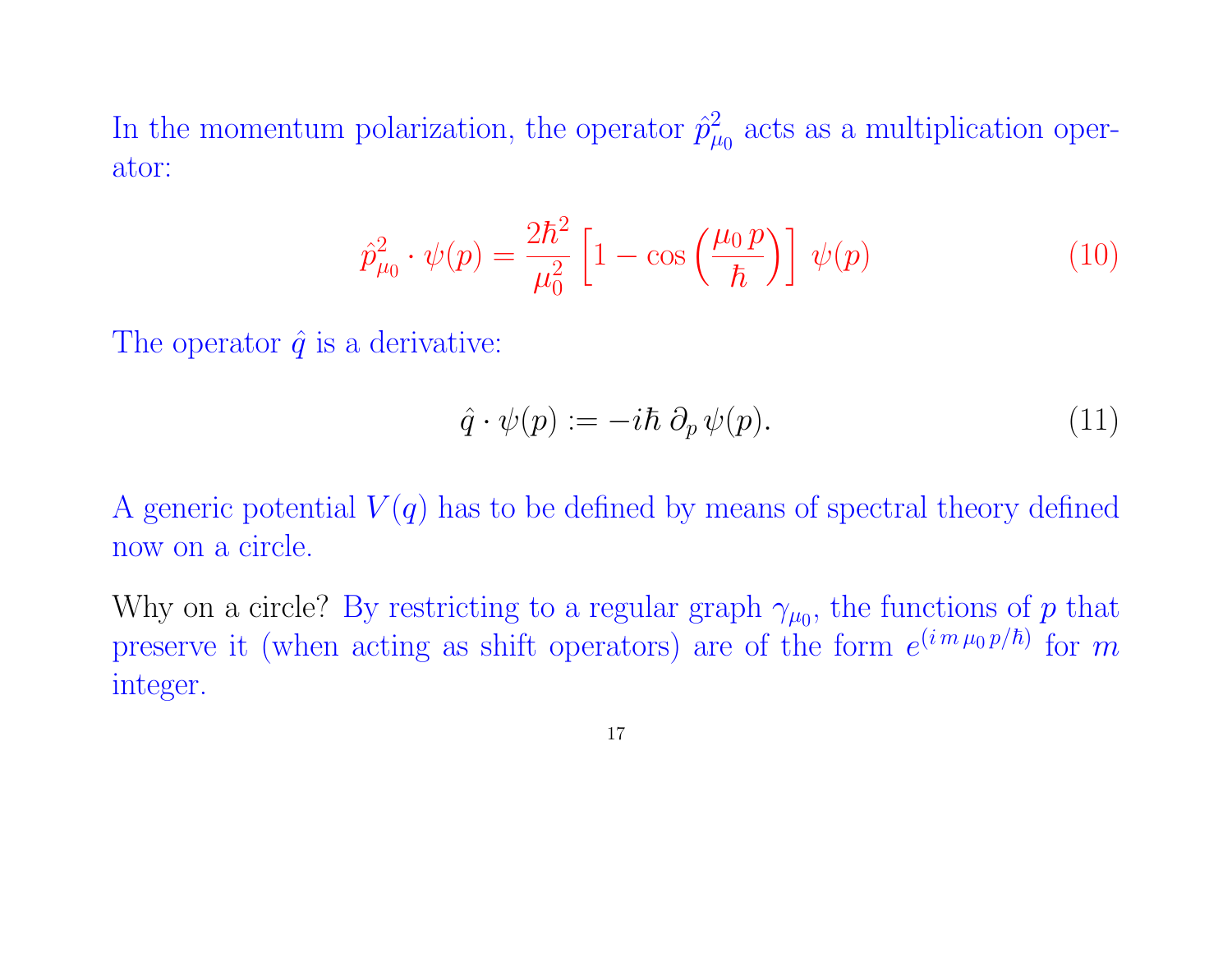That is, what we have are the Fourier modes, labeled by m, of period  $2\pi\hbar/\mu_0$ in the now periodic coordinate p.

Can we pretend that the variable  $p$  is now compactified? Yes!

The inner product on periodic functions  $\psi_{\mu_0}(p)$  of  $p$  coming from the full Hilbert space  $\mathcal{H}_{\text{poly}}$  and given by:

$$
\langle \phi(p)|\psi(p)\rangle_{\rm poly} = \lim_{L\mapsto \infty} \frac{1}{2L} \int_{-L}^{L} dp \; \overline{\phi}(p) \, \psi(p)
$$

is equivalent to the inner product on the circle:

$$
\langle \phi(p) | \psi(p) \rangle_{\mu_0} = \frac{\mu_0}{2\pi\hbar} \int_{-\pi\hbar/\mu_0}^{\pi\hbar/\mu_0} \mathrm{d}p \; \overline{\phi}(p) \, \psi(p)
$$

with  $p \in (-\pi \hbar/\mu_0, \pi \hbar/\mu_0)$ .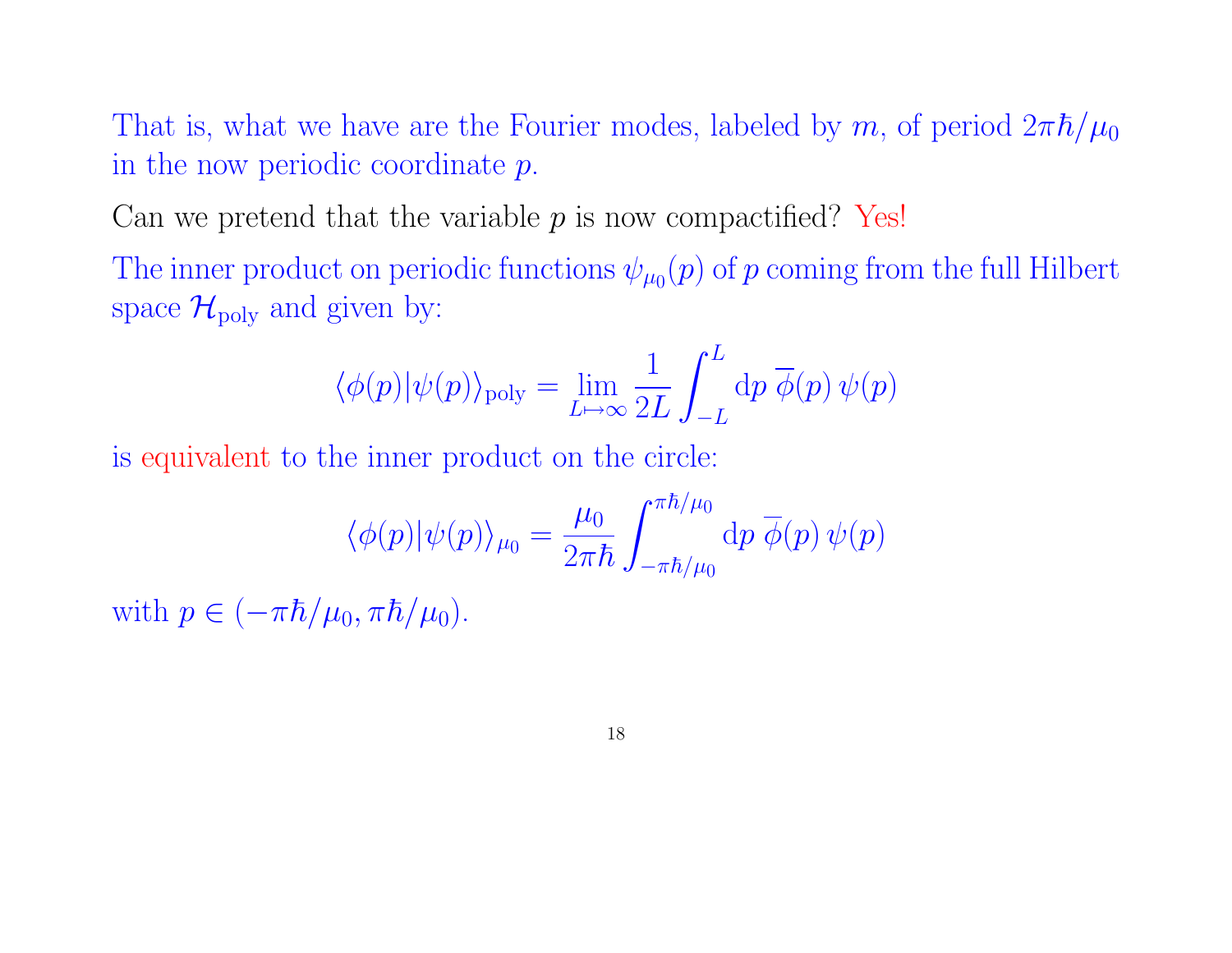### Remark:

As long as one restrict attention to the graph  $\gamma_{\mu_0}$ , one can work in this separable Hilbert space  $\mathcal{H}_{\gamma_{\mu_0}}$  of square integrable functions on  $S^1$ . Immediately, one can see the limitations (or not?) of this description:

i) If the mechanical system has complete orbits for which this approximation is valid, then one could expect that both the effective classical and the polymeric quantum descriptions should approximate the standard one.

ii) If, on the other hand, the mechanical system to be quantized is such that its orbits have values of the momenta p that are not small compared with  $\pi \hbar / \mu_0$ then the approximation taken will be very poor, and we don't expect neither the effective classical description nor its quantization to be close to the standard one.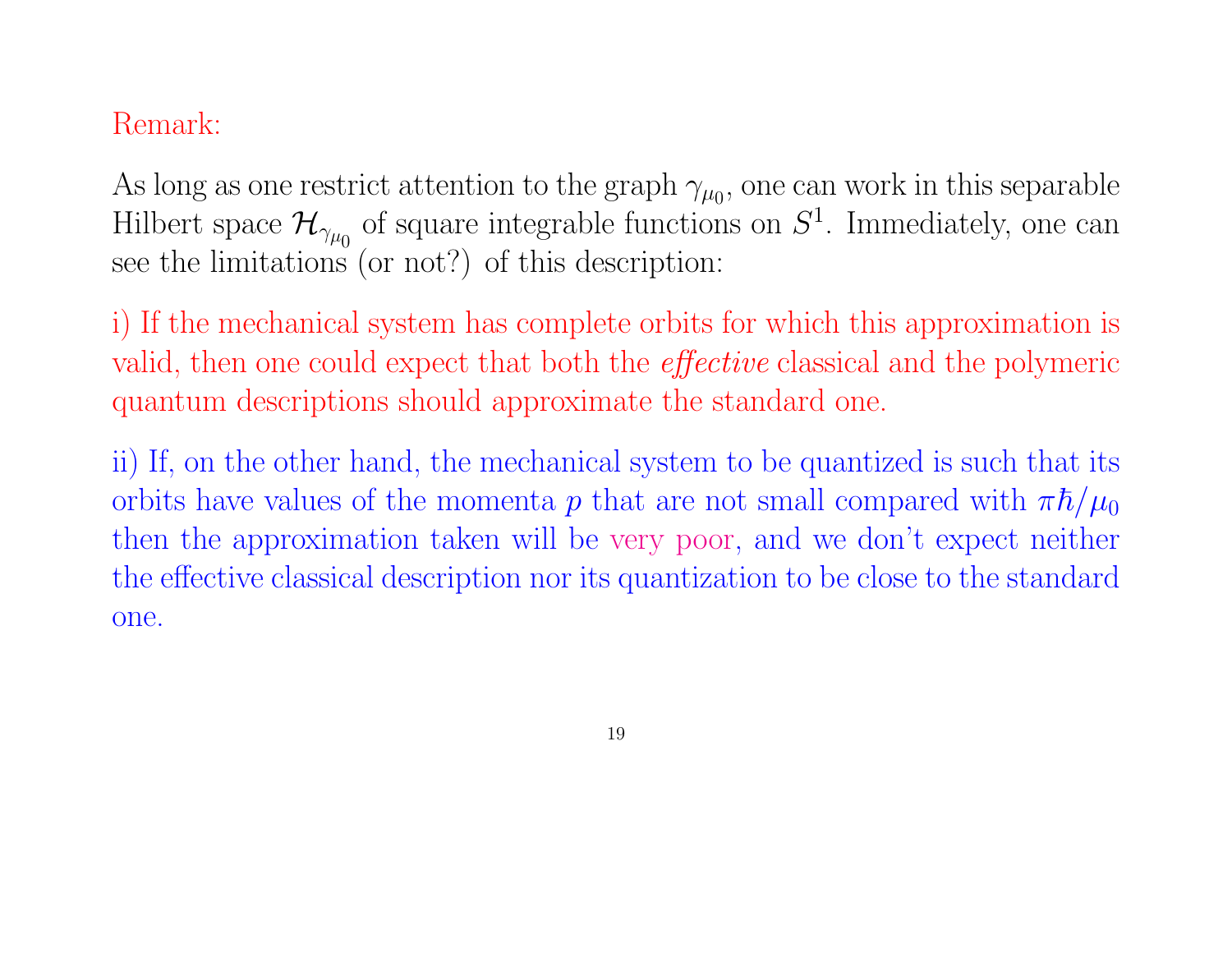## 3. Continuum Limit

The dynamical theory as presently defined has a regulator  $\mu_0 \neq 0$ . Intuitively we expect that in the limit  $\mu_0 \rightarrow 0$  we recover the 'continuum theory'.

#### Do we?

But exactly what does this mean? If we just make  $\mu_0$  smaller we change the quantum theory, but in what sense can be sure that we are approaching 'the' continuum theory.

If we just lie in  $\mathcal{H}_{poly}$  and refine the lattice, in the limit we would get a state as:

$$
\Psi(q) = \sum_{\mu} \Psi(\mu) \; \chi_{\mu}(q)
$$

where the sum is over a continuous parameter  $\mu$ . Its associated norm in  $\mathcal{H}_{poly,x}$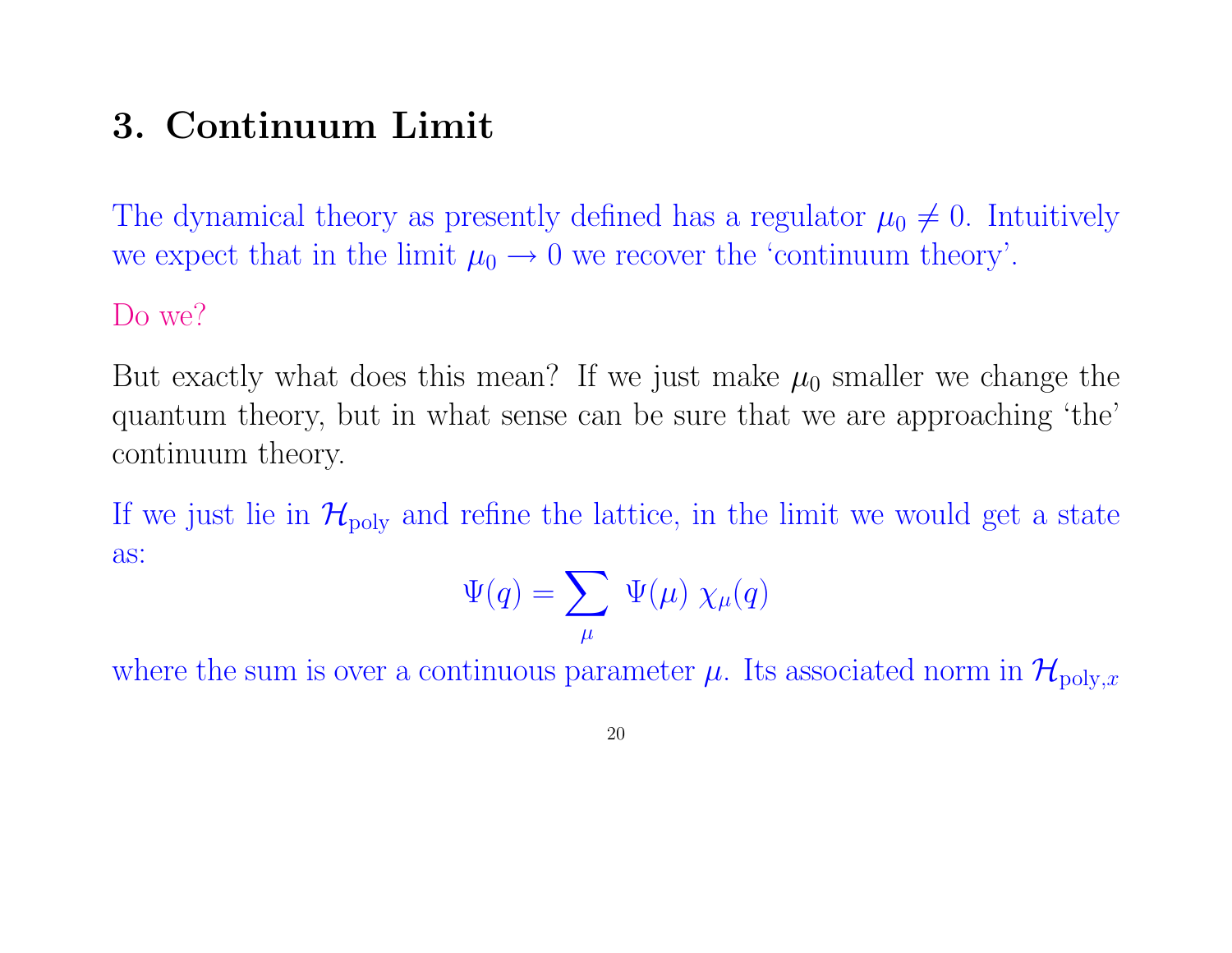$$
|\Psi(q)|_{\rm poly}^2=\sum_{\mu}|\Psi(\mu)|^2\to\infty
$$

which blows up.

This does not work.

Next idea?

We can define the notion of a scale defined by regular decomposition  $C_n$ , with intervals of length  $\mu_n = \mu_0/2^n$ , and approximate functions on the continuum by step functions.

That is, we define an embedding, for each scale  $C_m$  from  $\mathcal{H}_{\text{poly}}$  to  $\mathcal{H}_{\text{Schr}}$  by means of a step function:

$$
\sum_{n} \Psi(n\mu_{m}) \chi_{n\mu_{m}}(q) \to \sum_{n} \Psi(n\mu_{m}) \chi_{\alpha_{n}}(q) \in \mathcal{H}_{\text{Schr}}
$$
  
with  $\chi_{\alpha_{n}}(q)$  a characteristic function on the interval  $\alpha_{n} = (n\mu_{m}, (n+1)\mu_{m}).$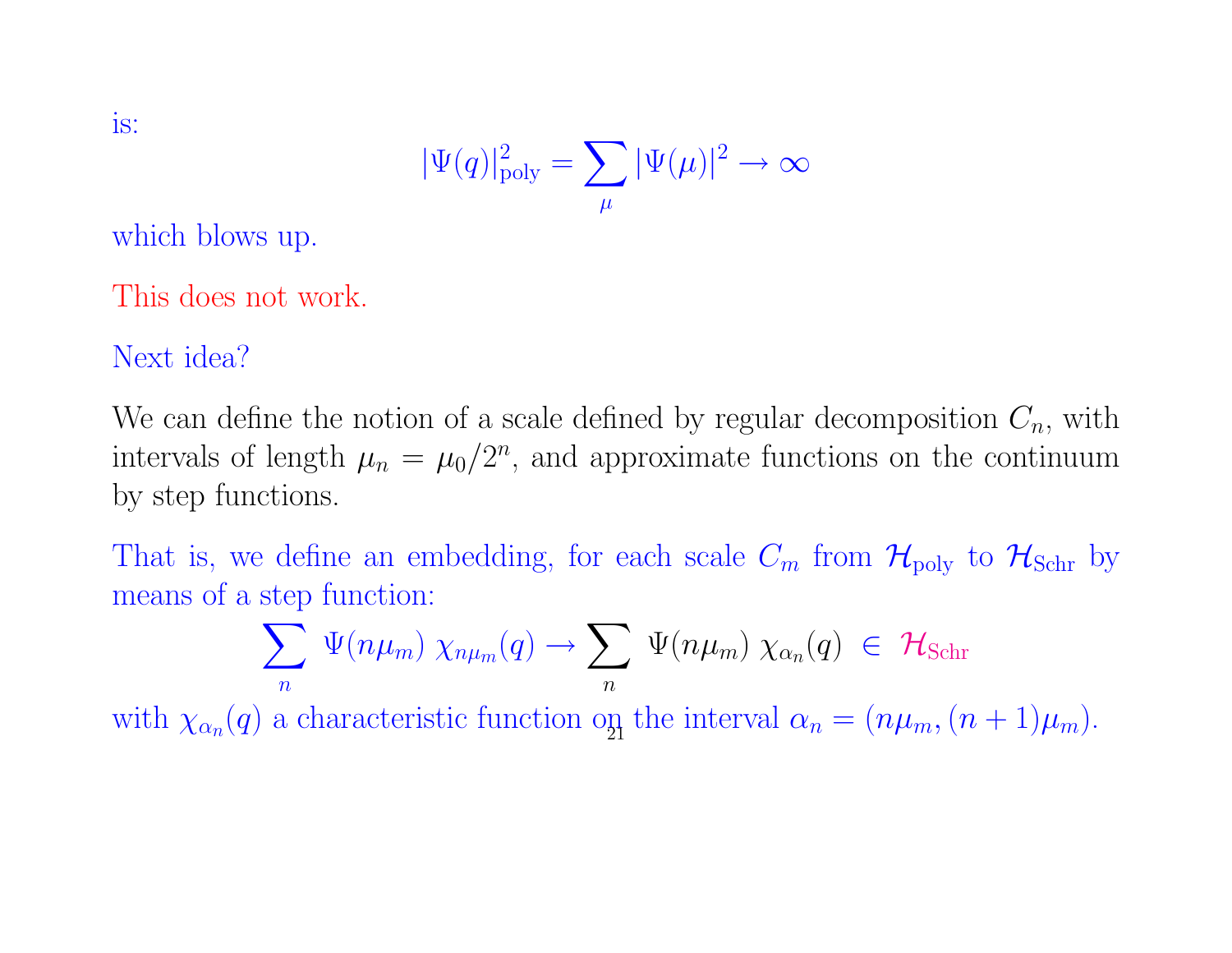

Figure 1: The solid continuous line represents the graph of a Schrödinger state  $\Psi_{0, Sch}$  and the piecewise constant function represents  $\Psi_{0,C_m}^{\text{ren}}$ .

We have to define the limit of the Hamiltonian 'at scale'  $C_m$ , and for Hamiltonians of the form  $H = p^2 + V(q)$  it can be defined.

Let us denote the kinematic polymeric Hilbert space at the scale  $C_n$  as  $\mathcal{H}_{C_n}$ , and his basis elements as  $e_{\alpha_i, C_n}$ , where  $\alpha_i = [ia_n, (i+1)a_n] \in C_n$ . By construction this basis is orthonormal. The basis elements in the dual Hilbert space  $\mathcal{H}_{C_n}^*$ we denote by  $\omega_{\alpha_i,C_n}$ . They are also orthonormal. We define  $d_{m,n}^* : \mathcal{H}_{C_n}^* \to \mathcal{H}_{C_m}^*$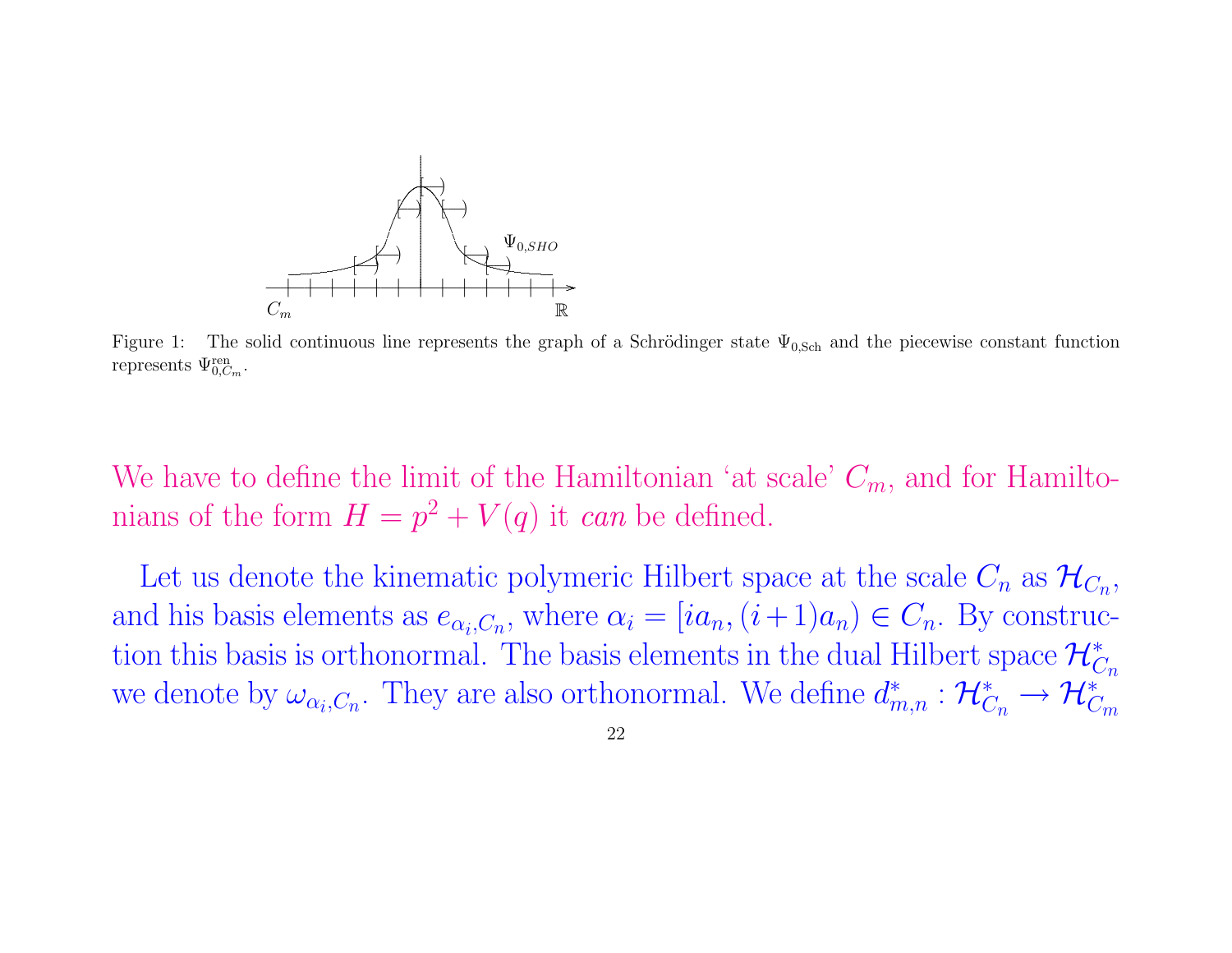as the 'coarse graining' map between the dual Hilbert spaces, that sends the part of the elements of the dual basis to zero while keeping the information of the rest:  $d_{m,n}^*(\omega_{\alpha_i,C_n}) = \omega_{\beta_j,C_m}$  if  $i = j2^{n-m}$ , in the opposite case  $d_{m,n}^*(\omega_{\alpha_i,C_n}) = 0$ . We define the quadratic form  $h_n : \mathcal{H}_{C_n} \to \mathbb{R}$ , given by  $h_n(\psi) = \lambda_C^2$  $\,^2_{C_n}(\psi,H_n\psi),$ where  $\lambda_0^2$  $C_n$  is a normalizaton factor. We will see later that this rescaling of the inner product is necessary in order to guarantee the convergency of the renormalized theory. The completely renormalized theory at this scale is obtained as

$$
h_m^{\text{ren}} := \lim_{C_n \to \mathbb{R}} d_{m,n}^{\star} h_n. \tag{12}
$$

and the renormalized Hamiltonians are compatible with each other, in the sense that

$$
d_{m,n}^* h_n^{\text{ren}} = h_m^{\text{ren}}.
$$

In order to analyze the conditions for the convergence in  $(12)$  let us express the Hamiltonian in terms of its eigen covectors end eigen values. We will work with effective Hamiltonians that have a purely discrete spectrum (labelled by

$$
\overline{23}
$$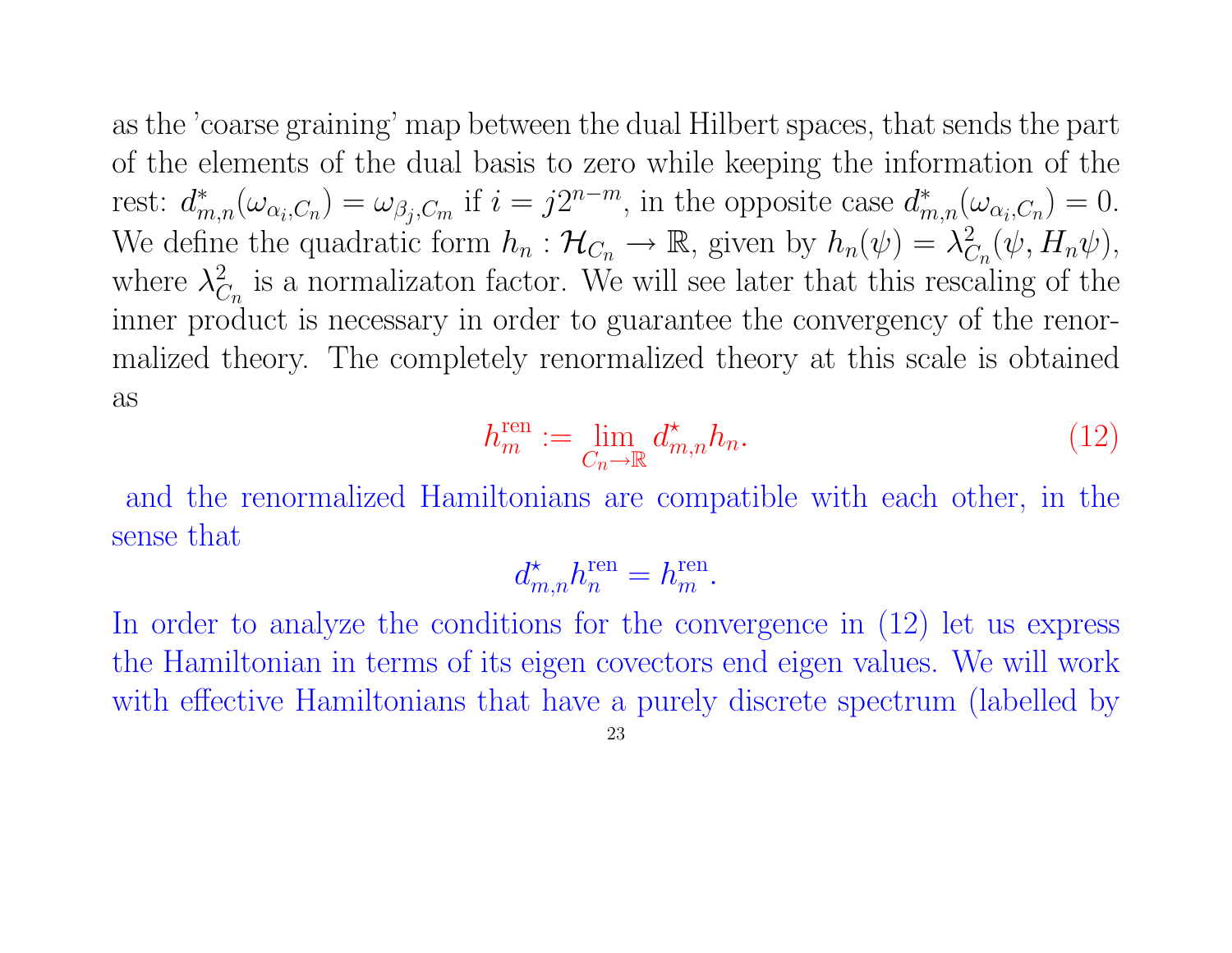$\nu)$   $h_n \cdot \Psi_{\nu,C_n} = E_{\nu,C_n} \Psi_{\nu,C_n}$ . Thus, we can write

$$
h_m^{\nu_{\text{cut-off}}} = \sum_{\nu=0}^{\nu_{\text{cut-off}}} E_{\nu,C_m} \Psi_{\nu,C_m} \otimes \Psi_{\nu,C_m}, \qquad (13)
$$

where the eigen covectors  $\Psi_{\nu,C_m} \in \mathcal{H}_{C_m}^*$  are normalized according to the inner product rescaled by  $\frac{1}{\lambda_c^2}$  $C_{\bm n}$ , and the cut-off can vary up to a scale dependent bound,  $\nu_{\rm cut-off} \leq \nu_{\rm max}(C_m).$ In the presence of a cut-off, the convergence of the microscopically corrected Hamiltonians, equation (12) is equivalent to the existence of the following two limits. The first one is the convergence of the energy levels,

$$
\lim_{C_n \to \mathbb{R}} E_{\nu, C_n} = E_{\nu}^{\text{ren}}.
$$
\n(14)

Second is the existence of the completely renormalized eigen covectors,

$$
\lim_{C_n \to \mathbb{R}} d_{m,n}^* \Psi_{\nu,C_n} = \Psi_{\nu,C_m}^{\text{ren}} \in \mathcal{H}_{C_m}^* \subset Cyl_x^*.
$$
 (15)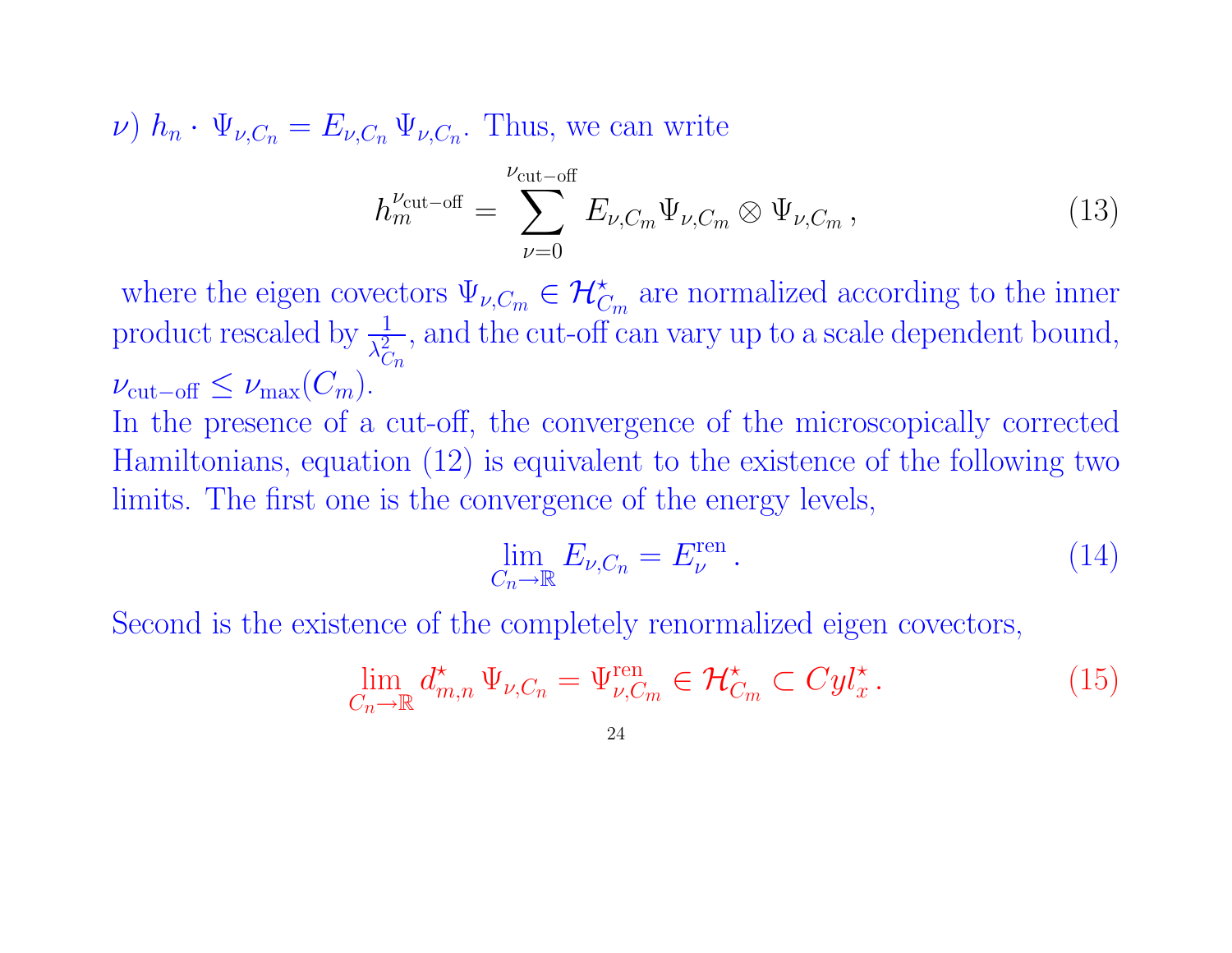When the completely renormalized eigen covectors exist, they form a collection that is  $d^*$ -compatible.

The collection of the  $d^*$ -compatible Hamiltonians can be extended to act on  $\mathcal{H}_{poly,x}$ . In that case we can define the Hamiltonian (with cut-off)  $h_{\mathbb{R}}^{\nu_{\text{cut-off}}$ <sup>ren</sup>  $\frac{\nu_{\rm cut-off}}{\mathbb{R}}$  :  $\mathcal{H}_{\text{poly},x} \to \mathbb{R}$  in the continuum as

$$
h_{\mathbb{R}}^{\nu_{\text{cut-off}}(S_{x_0,q})} := \lim_{C_n \to \mathbb{R}} h_n^{\nu_{\text{cut-off}}(S_{x_0,q}|_{C_n})},\tag{16}
$$

where  $x_0$  is a vertex of one of the intervals at some scale  $C_n$ . The normalization factors that lead to the convergences needed is  $\lambda_0^2$  $_{C_n}^2 = 2^n$ , so that the renormalized inner product in  $\mathcal{H}_n^*$  is

$$
(\omega_{\alpha_i}, \omega_{\alpha_j})_{C_n}^{\text{ren}} = \frac{1}{2^n} \delta_{ij}.
$$
\n(17)

Let's call  $\mathcal{H}_{C_n}^{\star \mathrm{ren}}$  the resulting Hilbert space of covectors. The sequence of  $d^*$ -compatible normalizable covectors define an element of ←−  $\mathcal{H}_{\mathbb{R}}$ , which is the projective limit of the renormalized spaces of covectors  $\star$ ren 25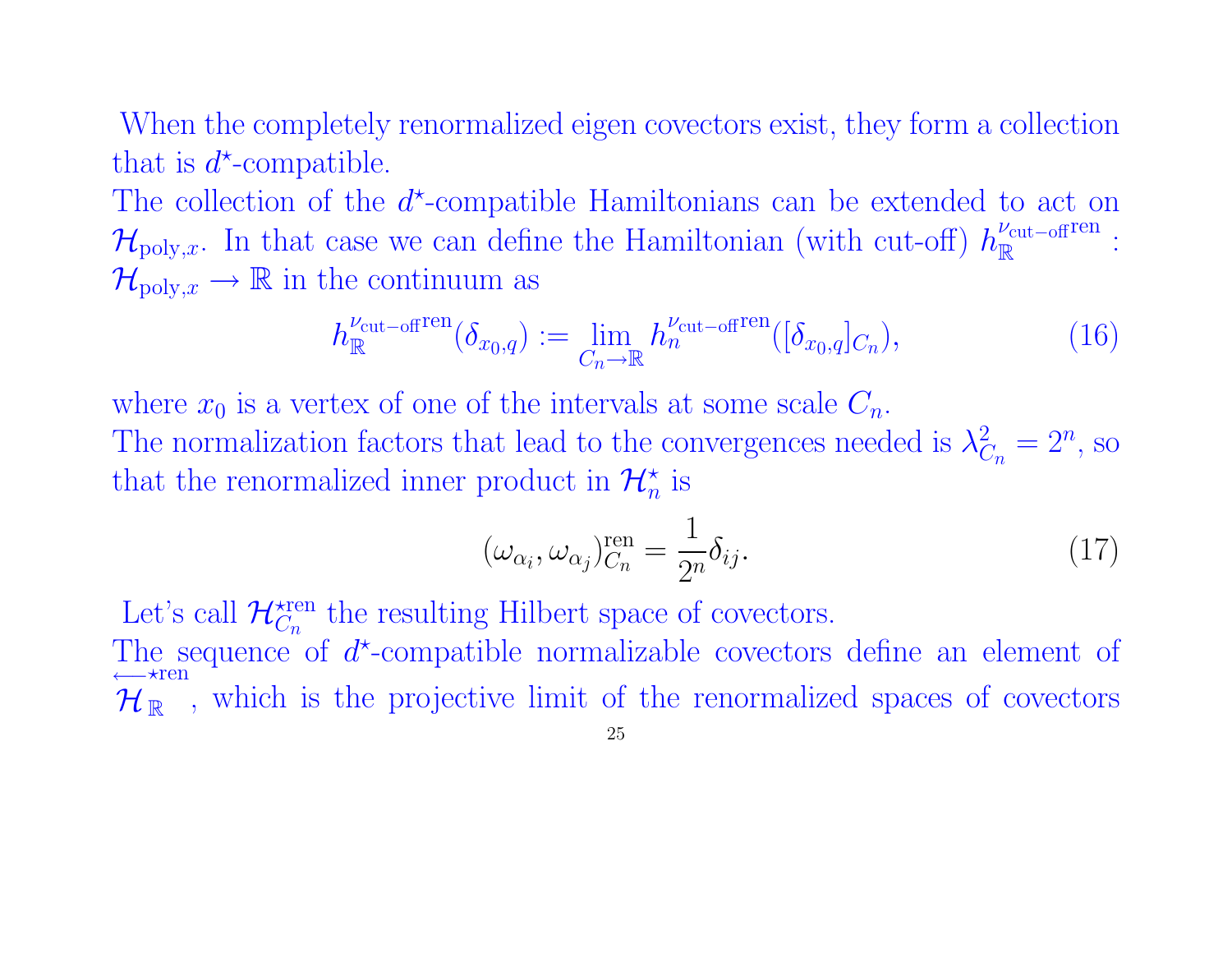$$
\overleftarrow{\mathcal{H}}_{\mathbb{R}}^{\star \text{ren}} = \overline{\lim}_{C_n \to \mathbb{R}} \mathcal{H}_{C_n}^{\star \text{ren}}.
$$
\n(18)

The inner product in this space is defined by

$$
(\{\Psi_{C_n}\},\{\Phi_{C_n}\})^{\text{ren}}_{\mathbb{R}} := \lim_{C_n \to \mathbb{R}} (\Psi_{C_n},\Phi_{C_n})^{\text{ren}}_{C_n}.
$$

Since the inner product is degenerate, the physical Hilbert space is defined as

$$
\mathcal{H}_{\rm phys}^{\star} := \stackrel{\longleftarrow}{\mathcal{H}}^{\star{\rm ren}}_{\mathbb{R}}/\ker(\cdot,\cdot)^{\rm ren}_{\mathbb{R}}
$$

$$
\mathcal{H}_{\rm phys} := \mathcal{H}_{\rm phys}^{\star\star}
$$

There exists an unitary anti-isomorphism from the Hilbert space in the Schrödinger representation  $L^2(\mathbb{R}, dx)$  to  $\mathcal{H}_{\text{phys}}$ . The set of the completely renormalized proper covectors of the effective theories converge as  $C_n \to \mathbb{R}$  to a completely renormalized proper covector in the continuum. This covector when acting on the basis of  $\mathcal{H}_{\text{poly},x}$  produces the shadow of the Schrödinger wave functions. Let's see an example: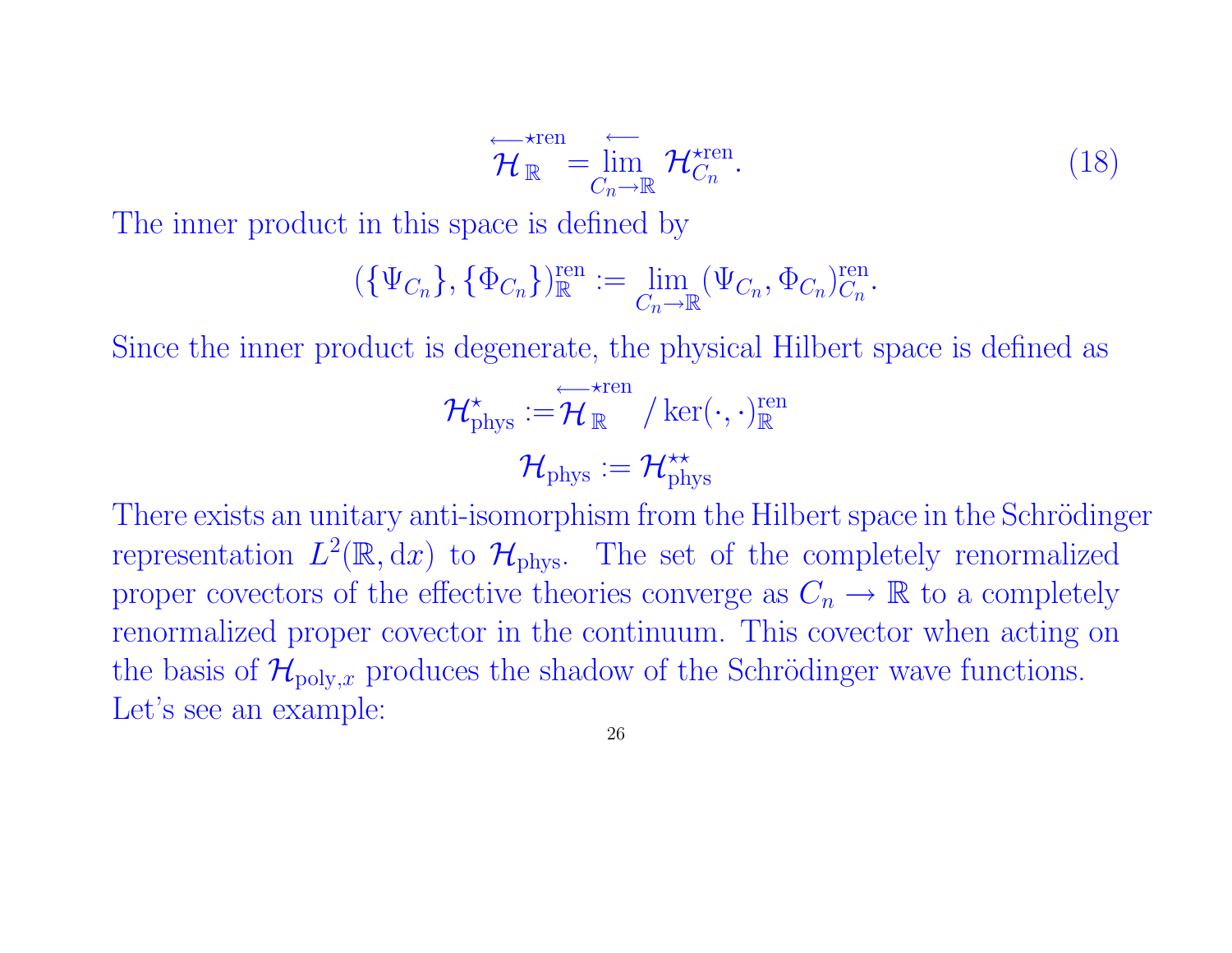### 4. Simple Harmonic Oscillator

In this part, let us consider the example of a Simple Harmonic Oscillator (SHO) with parameters m and  $\omega$ , classically described by the following Hamiltonian

$$
H = \frac{1}{2m}p^2 + \frac{1}{2}m\,\omega^2\,q^2.
$$

Recall that from these parameters one can define a length scale  $D = \sqrt{\hbar/m\omega}$ . In the standard treatment one uses this scale to define a complex structure  $J_D$ (and an inner product from it), as we have described in detail that uniquely selects the standard Schrödinger representation.

At scale  $C_n$  we have an effective Hamiltonian for the Simple Harmonic Oscillator (SHO) given by

$$
H_{C_n} = \frac{\hbar^2}{ma_n^2} \left[ 1 - \cos \frac{a_n p}{\hbar} \right] + \frac{1}{2} m \,\omega^2 q^2 \,. \tag{19}
$$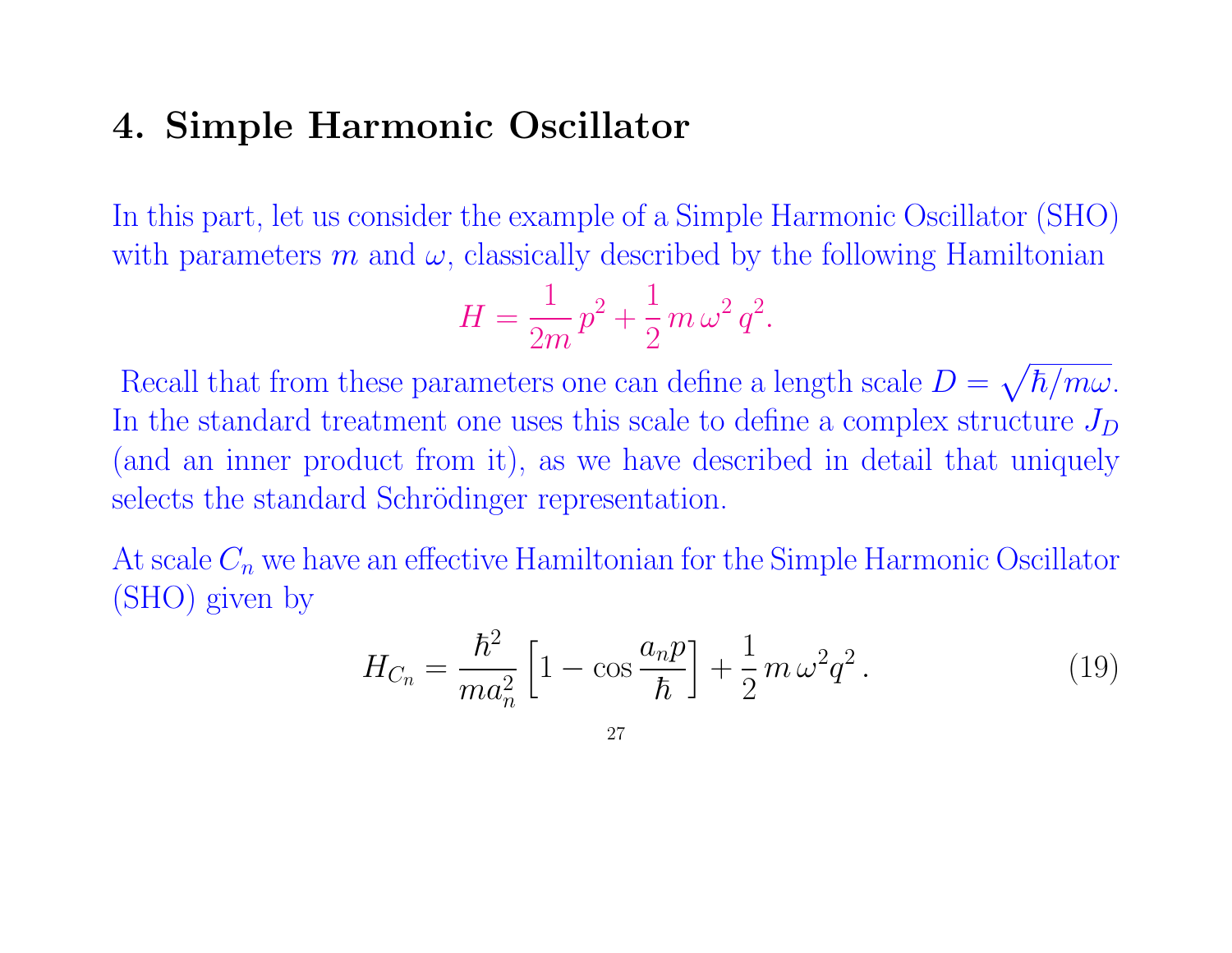If we interchange position and momentum, this Hamiltonian is exactly that of a pendulum of mass m, length l and subject to a constant gravitational field  $q$ :

$$
\hat{H}_{C_n} = -\frac{\hbar^2}{2ml^2} \frac{\mathrm{d}^2}{\mathrm{d}\theta^2} + mgl(1 - \cos\theta)
$$

where those quantities are related to our system by,

$$
l=\frac{\hbar}{m\,\omega\,a_n},\quad g=\frac{\hbar\,\omega}{m\,a_n},\quad \theta=\frac{p\,a_n}{\hbar}
$$

That is, we are approximating, for each scale  $C_n$  the SHO by a pendulum. The quantum system will have a spectrum for the energy that has two different asymptotic behaviors, the SHO for low energies and the planar rotor in the higher end. As we refine our scale and both the length of the pendulum and the height of the periodic potential increase, we expect to have an increasing number of oscillating states (for a given pendulum system, there is only a finite number of such states).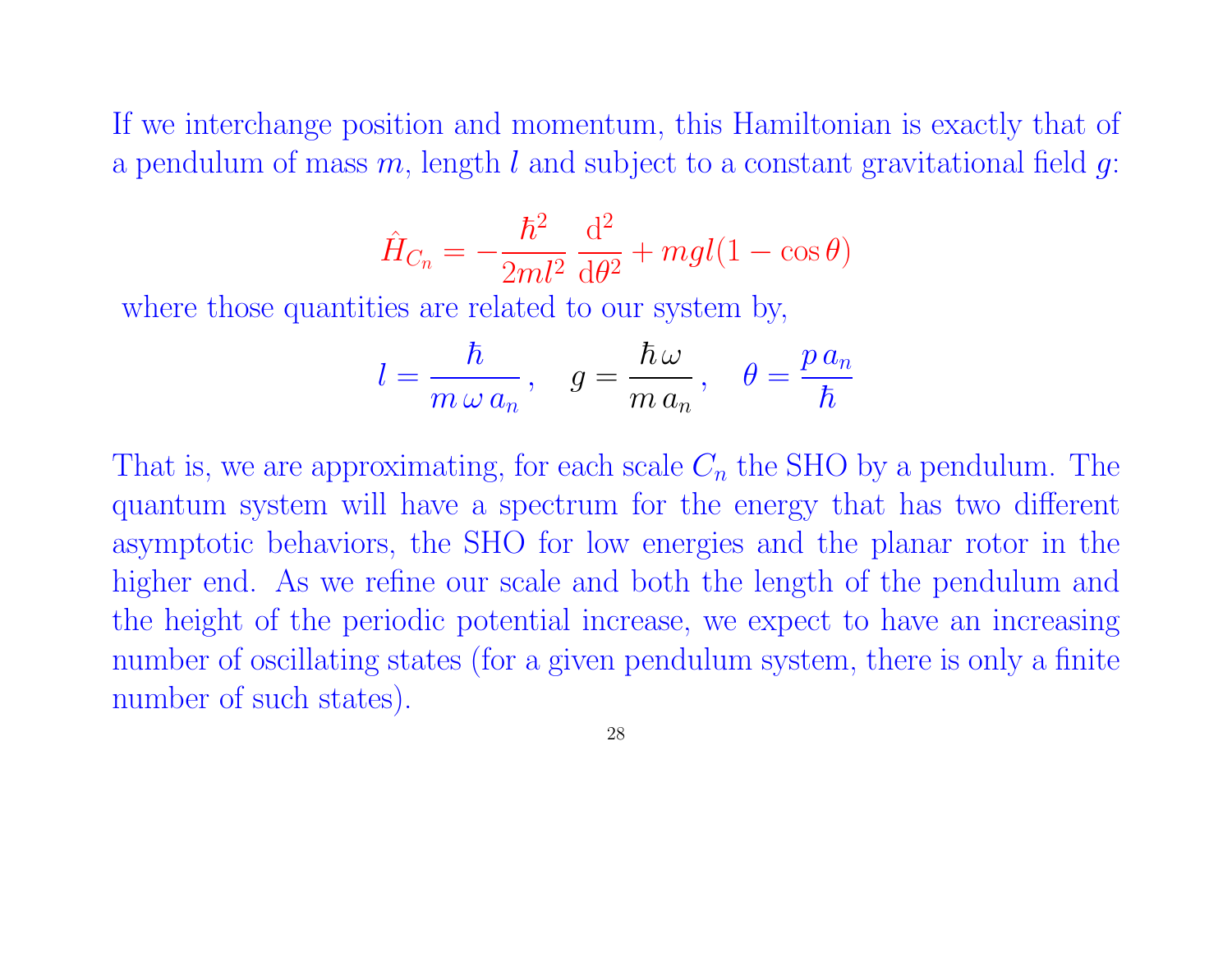The relevant question is whether the conditions for the continuum limit to exist are satisfied. This question has been answered in the affirmative in gr-qc/0610072: The eigen-vectors and eigen functions of the discrete systems, which represent a discrete and non-degenerate set, approximate those of the continuum, namely, of the standard harmonic oscillator. For

$$
H_{C_n} \cdot \Psi_{\nu,n} = E_{\nu,n} \Psi_{\nu,n},
$$

we have

$$
\Psi_{\nu,n} \to \Psi_{\nu,\rm SHO}
$$

for  $n \to \infty$ , and for all  $\nu$  labeling the excited levels. Also,

$$
E_{\nu,n} \to E_{\nu,\text{SHO}}
$$

In the sense explained before. This convergence implies that the continuum limit exists as we understand it.

What happens then to other systems such as a free particle?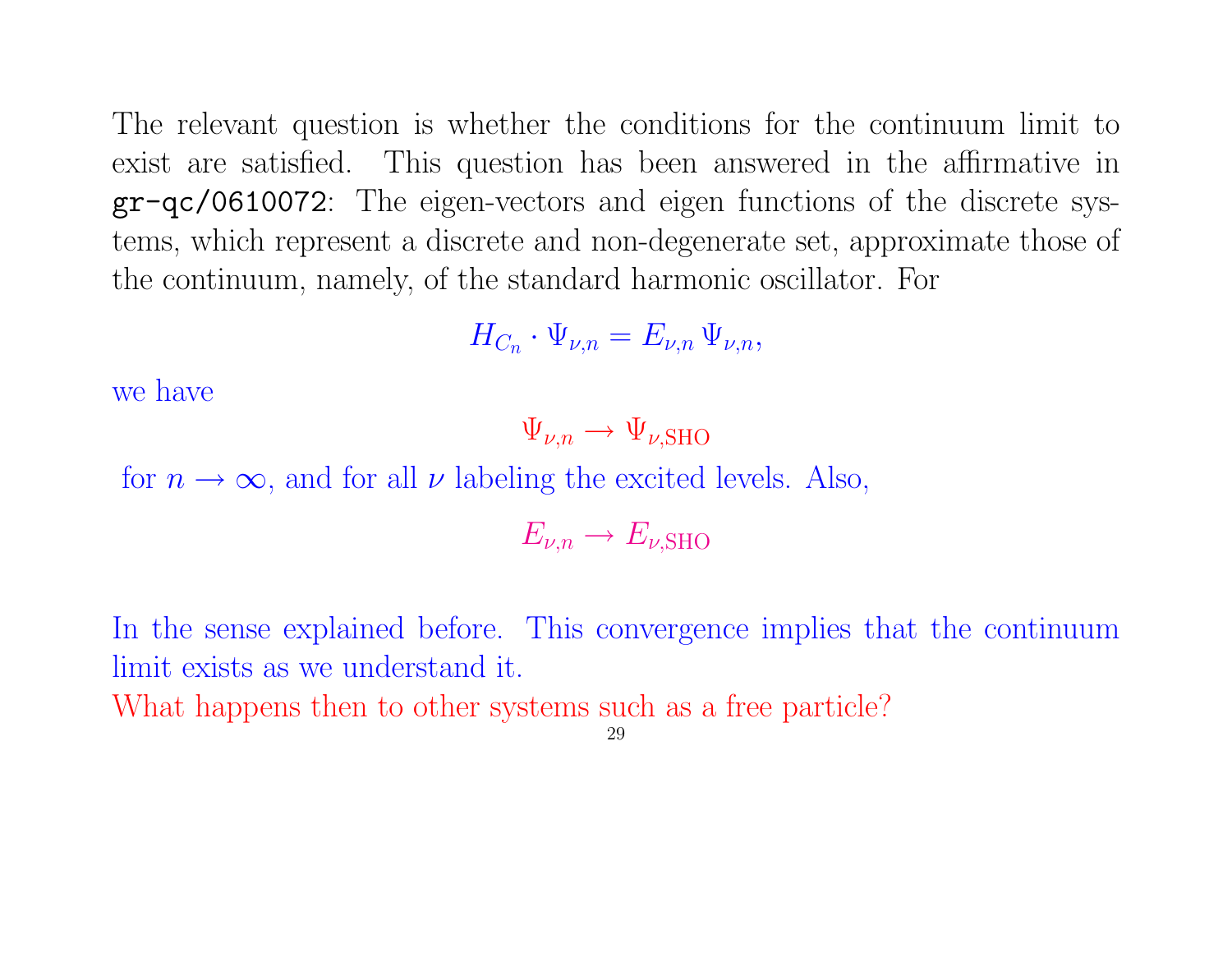### 4. Free Polymer Particle

The Hamiltonian of a free particle and the corresponding time independent Schrödinger equation, in the  $p$ -polarization, is given by

$$
\left[\frac{\hbar^2}{ma_n^2}(1-\cos\frac{a_n p}{\hbar}) - E_{C_n}\right]\tilde{\psi}(p) = 0
$$

where we now have that  $p \in S^1$ , with  $p \in \left(-\frac{\pi \hbar}{a}\right)$  $\frac{\pi\hbar}{a_n},\frac{\pi\hbar}{a_n}$  $\frac{\pi\hbar}{a_n}).$ In this case the spectrum is continuum. There is an upper bound in the value of the energy:  $E_{\text{max}} = 2\hbar^2 / ma_n^2$ .

For the polymer free particle we have,

$$
\tilde{\psi}_{C_n}(p) = c_1 \delta(p - P_{C_n}) + c_2 \delta(p + P_{C_n})
$$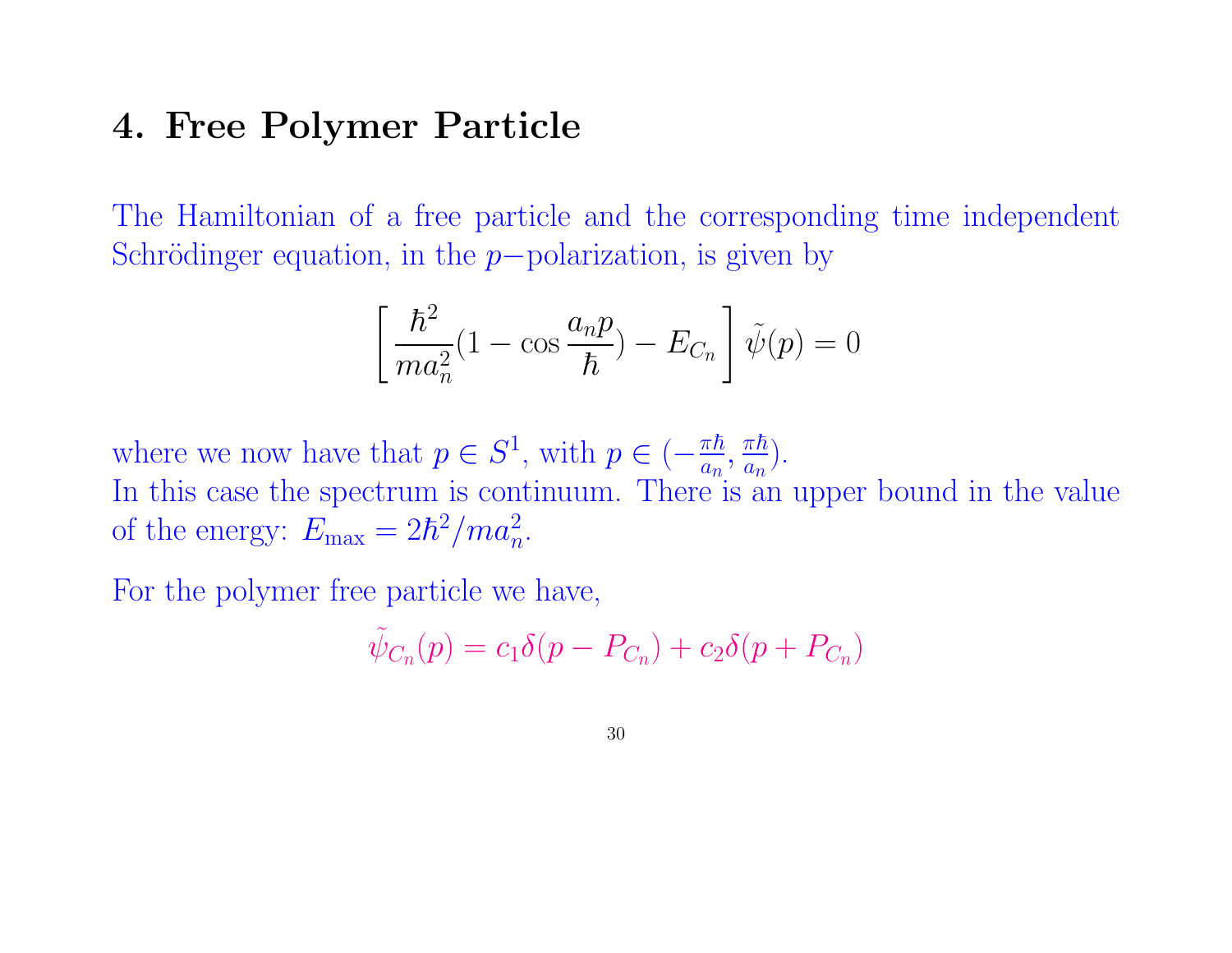The inverse Fourier transform yields, in the  $x$  representation', √

$$
\psi_{C_n}(x_j) = \frac{1}{\sqrt{2\pi}} \int_{-\pi\hbar/a_n}^{\pi\hbar/a_n} \tilde{\psi}(p) e^{\frac{ia_n}{\hbar} p j} dp = \frac{\hbar \sqrt{2\pi}}{a_n} \left( c_1 e^{ix_j P_{C_n}/\hbar} + c_2 e^{-ix_j P_{C_n}/\hbar} \right).
$$

with  $x_j = a_n j$  for  $j \in \mathbb{Z}$ .

In the limit  $n \to \infty$ ,  $E_{C_n} \to E = p^2/2m$  so we can be certain that the eigenvalues for the energy converge (when fixing the value of  $p$ ). The covectors are  $\Psi_{C_n} = (\psi_{C_n}, \cdot)_{C_n}^{\text{ren}}$  $C_n^{\text{ren}} \in \mathcal{H}_{C_n}^{\text{even}}$ . Then we can bring microscopic corrections to scale  $C_m$  and look for convergence of such corrections

$$
\Psi_{C_m}^{\text{ren}} \doteq \lim_{n \to \infty} d^{\star} \Psi_{C_n}.
$$

It is easy to see that given any basis vector  $e_{\alpha_i} \in \mathcal{H}_{C_m}$  the following limit

$$
\Psi^{\text{ren}}_{C_m}(e_{\alpha_i}) = \lim_{C_n \to \infty} \Psi_{C_n}(d(e_{\alpha_i}))
$$

exists and thus ansures that we do recover the standard theory.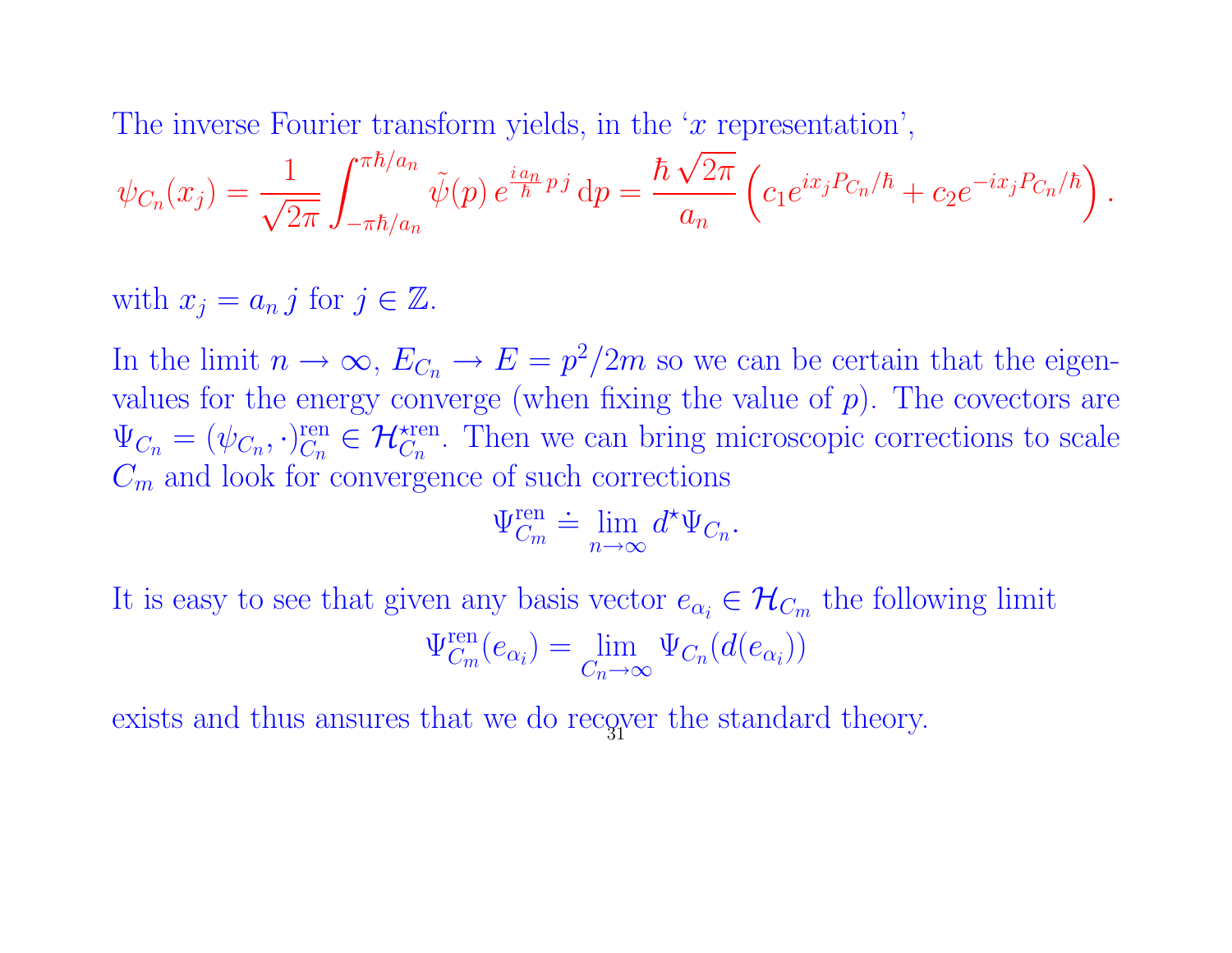### 5. Polymer Quantum Cosmology

The is a mass-less scalar field  $\varphi$ . The metric is of the form:

$$
ds^{2} = -dt^{2} + a^{2}(t) (dx^{2} + dy^{2} + dz^{2})
$$

In terms of the coordinates  $(a, p_a, \varphi, p_{\varphi})$  for the phase space  $\Gamma$  of the theory, all the dynamics is captured in the Hamiltonian constraint

$$
\mathcal{C} := -\frac{3}{8} \frac{p_a^2}{|a|} + 8\pi G \frac{p_\varphi^2}{2|a|^3} \approx 0
$$

One can rewrite the equation as:

$$
\frac{3}{8} p_a^2 a^2 = 8\pi G \frac{p_\varphi^2}{2}
$$

At his point we have the freedom in choosing the variable that will be quantized and the variable that will not be well defined in the polymer representation. The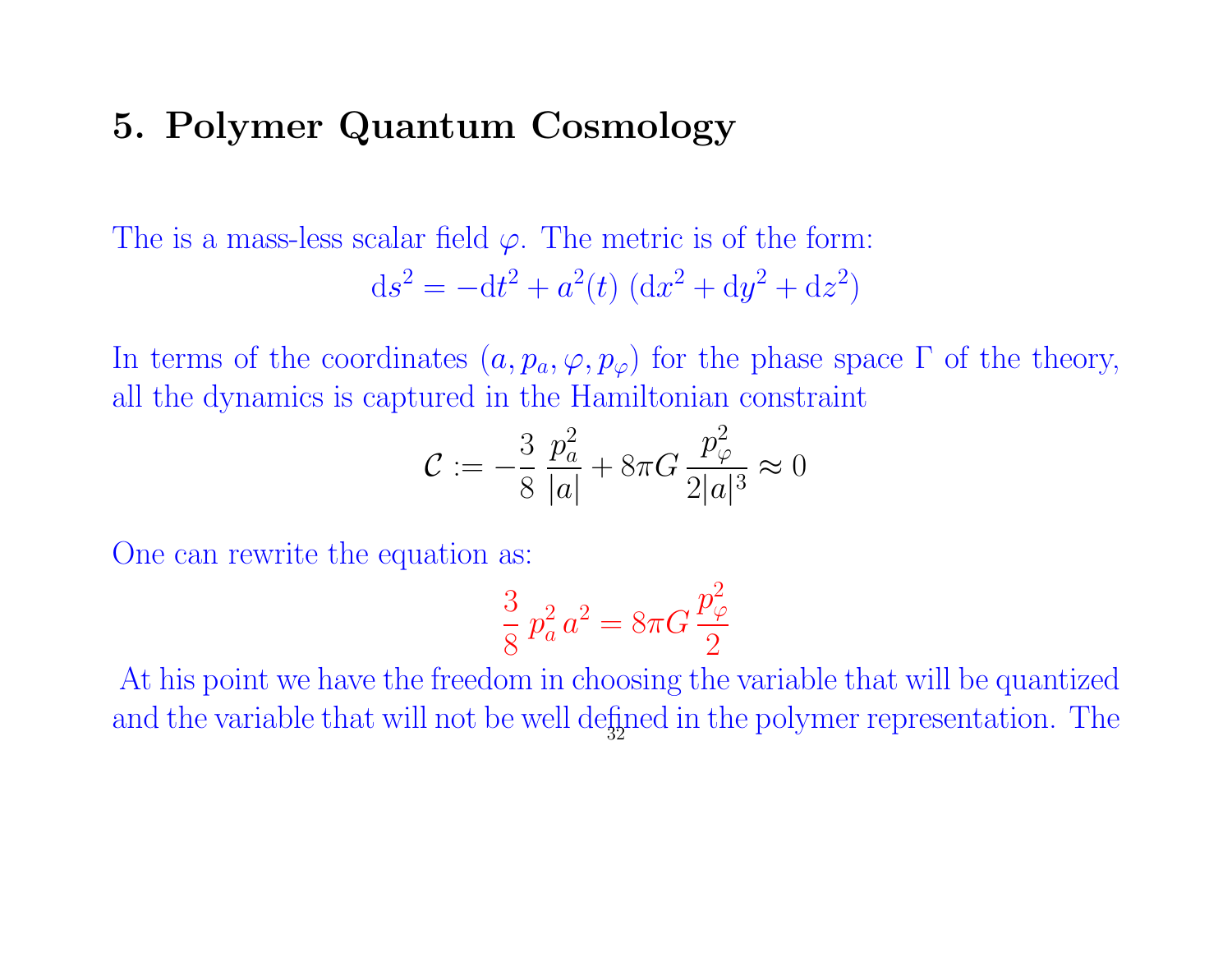standard choice is that  $p_a$  is not well defined and thus, a and any geometrical quantity derived from it, is quantized.

Let us now consider this polymer description from the perspective of its effective classical theory. Let us replace  $p_a \mapsto \sin(\lambda p_a)/\lambda$ . The effective classical Hamiltonian constraint is:

$$
\mathcal{C}_{\lambda} := -\frac{3}{8} \frac{\sin(\lambda p_a)^2}{\lambda^2 |a|} + 8\pi G \frac{p_\varphi^2}{2|a|^3} \approx 0
$$

We can compute effective equations of motion by means of the equations:  $\dot{F} := \{F, C_{\lambda}\}\$ , for any observable  $F \in C^{\infty}(\Gamma)$ , and where we use the effective action:

$$
S_{\lambda} = \int d\tau (p_a \dot{a} + p_{\varphi} \dot{\varphi} - N \mathcal{C}_{\lambda})
$$

with the choice  $N = 1$ . For the WdW, if  $\dot{a} < 0$  initially, it will remain negative and the universe collapses, reaching the singularity in a finite proper time.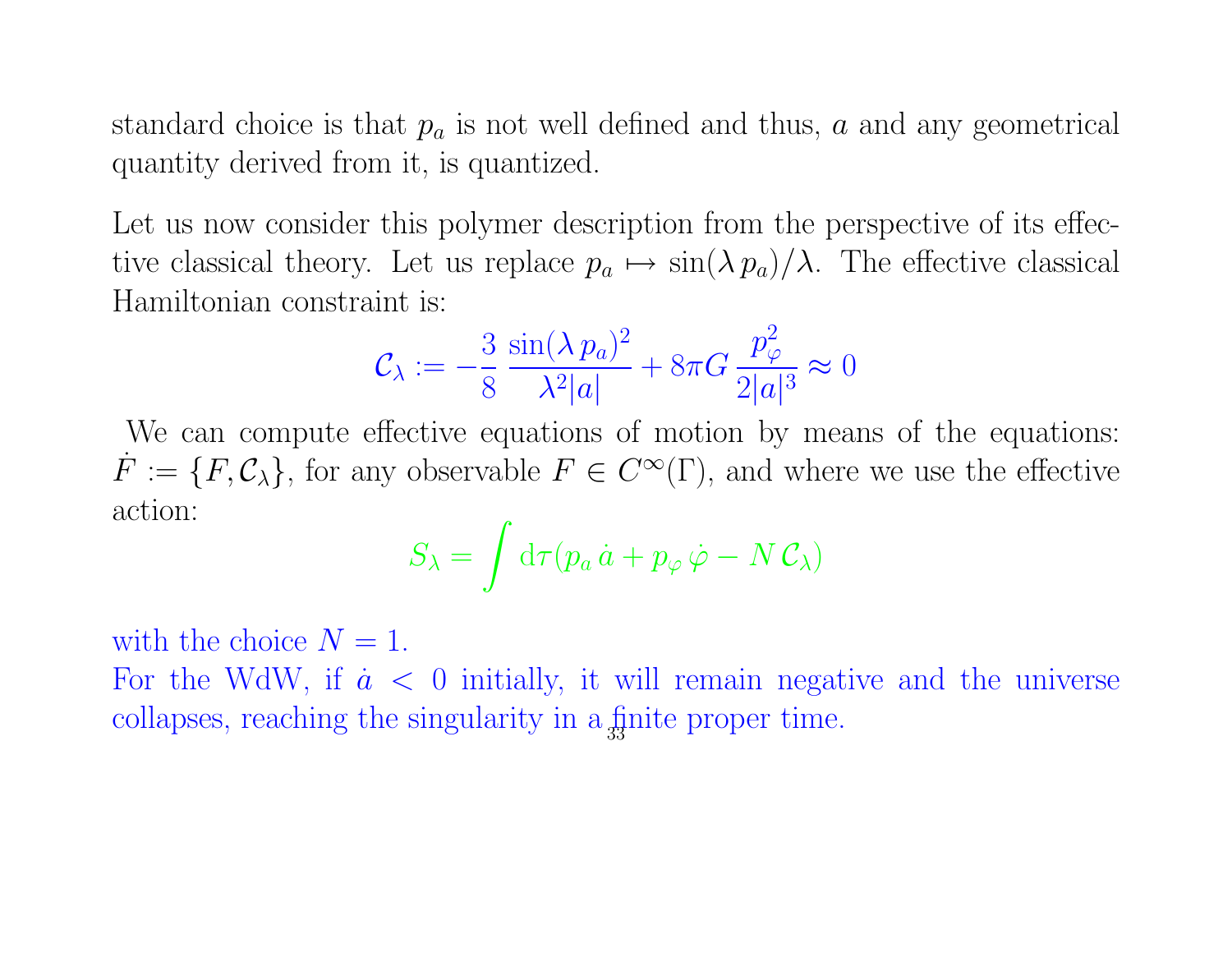In the previous cases, one could have classical trajectories that remained, for a given choice of parameter  $\lambda$ , within the region where  $\sin(\lambda p)/\lambda$  is a good approximation to p.

But in PQC, for any value of  $p_{\varphi}$  (that uniquely fixes the trajectory in the  $(a, p_a)$ ) plane), there will be a bounce: Every classical trajectory will pass from a region where the approximation is good to a region where it is not; this is where the 'quantum corrections' kick in and the universes bounces.

We shall have wave functions  $\Psi(a, \varphi)$ . With this choice and a particular factor ordering we have,

$$
\left[ \left( \frac{1}{\lambda} \sin(\lambda a) \frac{\partial}{\partial a} \right)^2 + \frac{32\pi}{3} \ell_p^2 \frac{\partial^2}{\partial \varphi^2} \right] \cdot \Psi(a, \varphi) = 0
$$

as the Polymer Wheeler-DeWitt equation.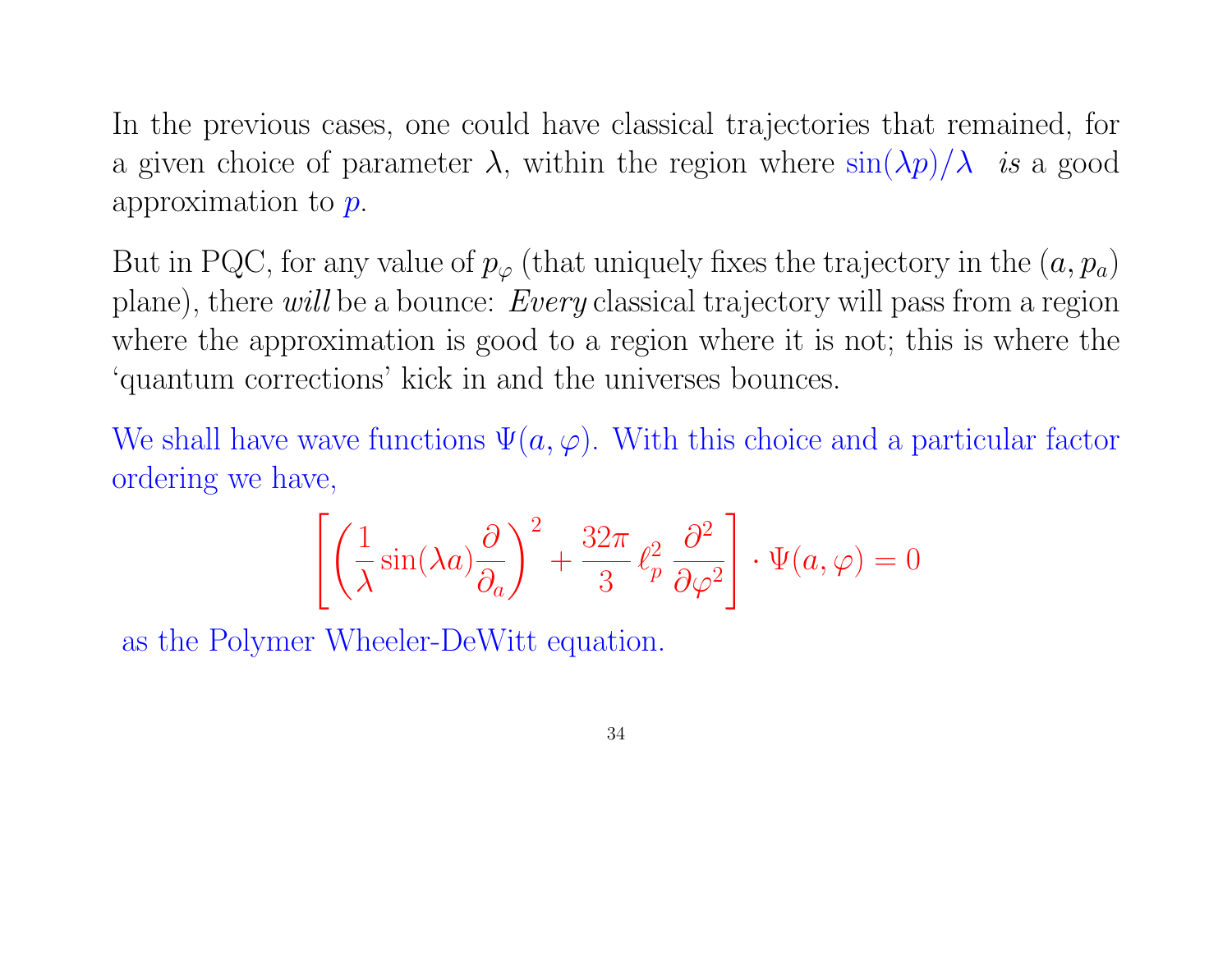# Summary

• One can obtain the kinematical structure of the polymer representation as a limit of Schrödinger (Dynamics?)

- The continum limit can be defined for 'well defined' systems.
- Examples of these sytems are given by the harmonic oscillator and the free particle.
- Polymer quantum cosmology has a classical behavior radically different. Continumm limit becomes much more subtle!
- Stay tuned!